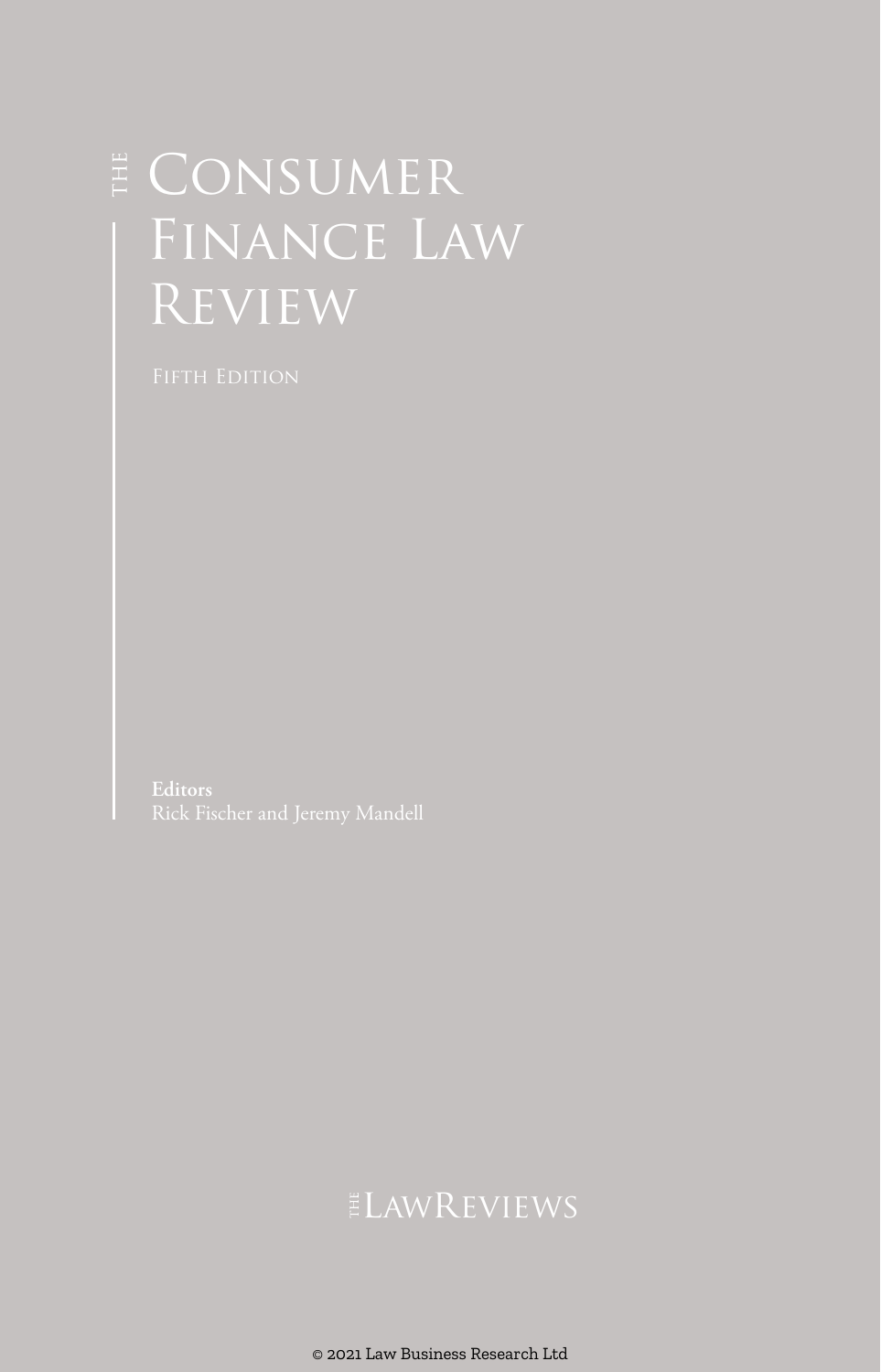# E CONSUMER FINANCE LAW Review

FIFTH EDITION

Reproduced with permission from Law Business Research Ltd This article was first published in February 2021 For further information please contact Nick.Barette@thelawreviews.co.uk

**Editors** Rick Fischer and Jeremy Mandell

# $ELMR$  EVIEWS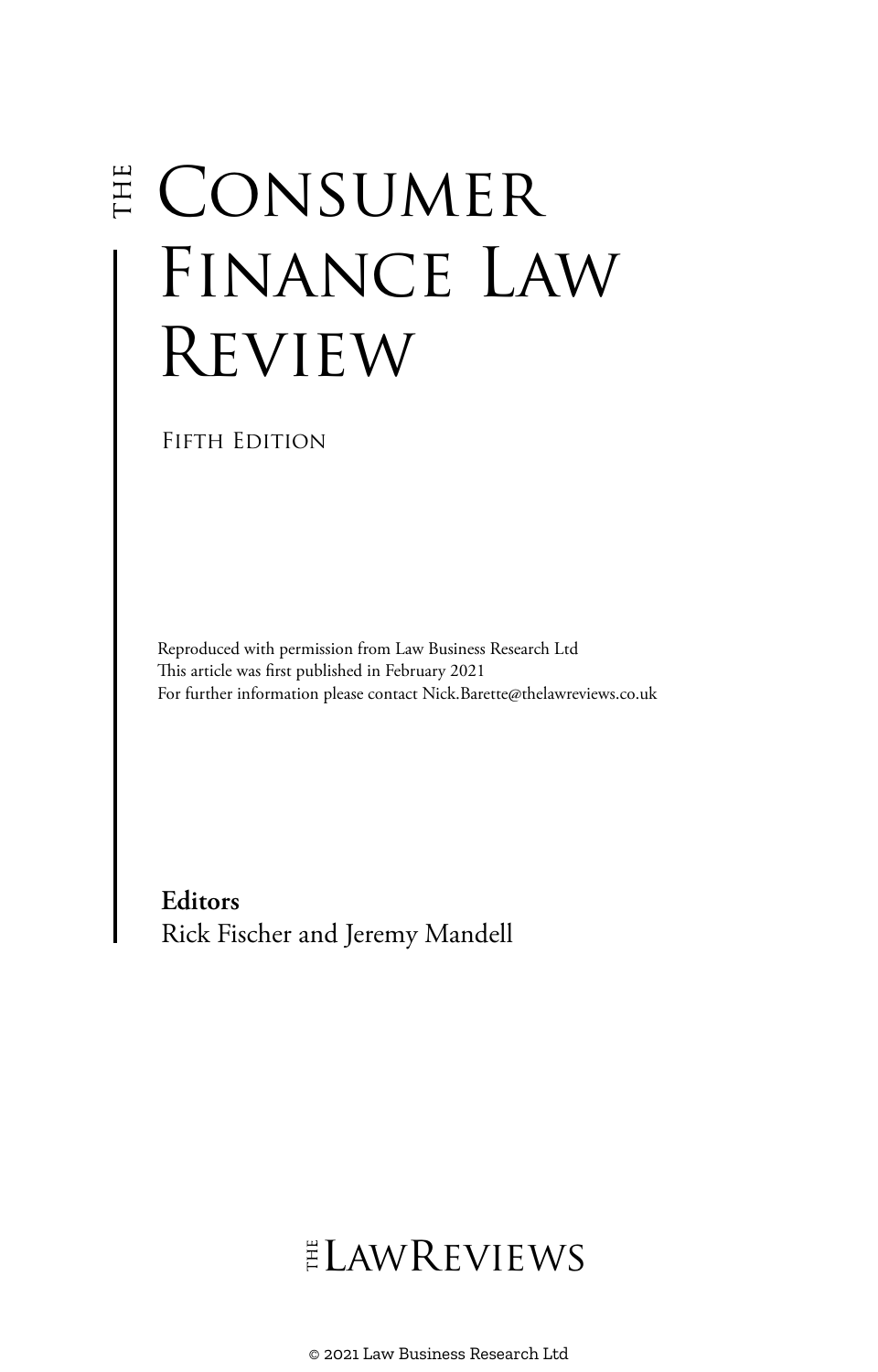#### PUBLISHER Tom Barnes

#### SENIOR BUSINESS DEVELOPMENT MANAGER Nick Barette

BUSINESS DEVELOPMENT MANAGER Joel Woods

SENIOR ACCOUNT MANAGERS Pere Aspinall, Jack Bagnall

ACCOUNT MANAGERS Olivia Budd, Katie Hodgetts, Reece Whelan

PRODUCT MARKETING EXECUTIVE Rebecca Mogridge

> RESEARCH LEAD Kieran Hansen

EDITORIAL COORDINATOR Gavin Jordan

PRODUCTION AND OPERATIONS DIRECTOR Adam Myers

> PRODUCTION EDITOR Felicia Rosas

> > SUBEDITOR Claire Ancell

CHIEF EXECUTIVE OFFICER Nick Brailey

Published in the United Kingdom by Law Business Research Ltd, London Meridian House, 34–35 Farringdon Street, London, EC4A 4HL, UK © 2021 Law Business Research Ltd www.TheLawReviews.co.uk

No photocopying: copyright licences do not apply. The information provided in this publication is general and may not apply in a specific situation, nor does it necessarily represent the views of authors' firms or their clients. Legal advice should always be sought before taking any legal action based on the information provided. The publishers accept no responsibility for any acts or omissions contained herein. Although the information provided was accurate as at January 2021, be advised that this is a developing area. Enquiries concerning reproduction should be sent to Law Business Research, at the address above. Enquiries concerning editorial content should be directed to the Publisher – tom.barnes@lbresearch.com

ISBN 978-1-83862-766-9

Printed in Great Britain by Encompass Print Solutions, Derbyshire Tel: 0844 2480 112

© 2021 Law Business Research Ltd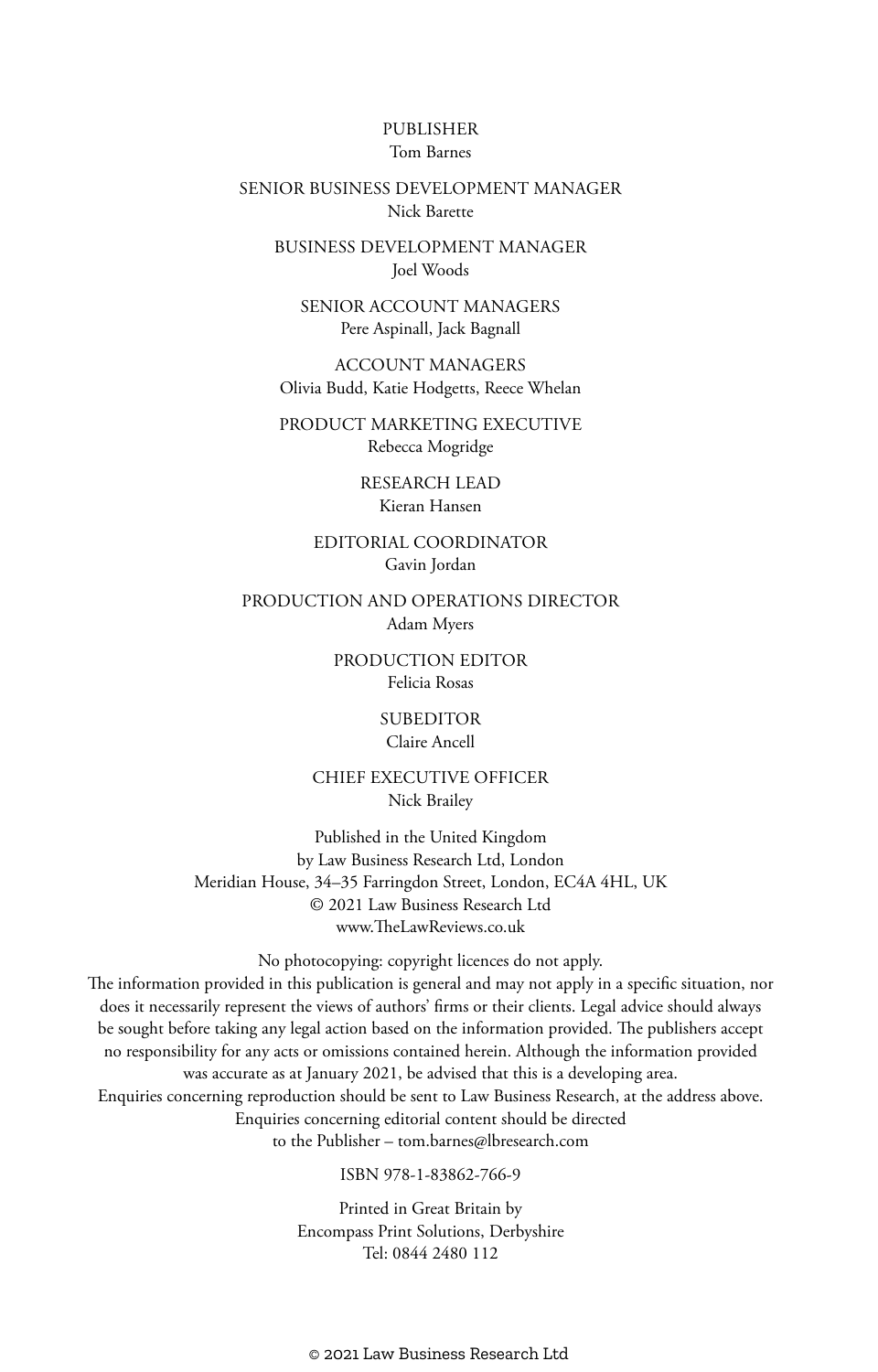# ACKNOWLEDGEMENTS

The publisher acknowledges and thanks the following for their assistance throughout the preparation of this book:

> BAKER MCKENZIE HOGAN LOVELLS MORRISON & FOERSTER LLP PINHEIRO NETO ADVOGADOS PIPER ALDERMAN R&T ASIA (THAILAND) LIMITED URÍA MENÉNDEZ WOLF THEISS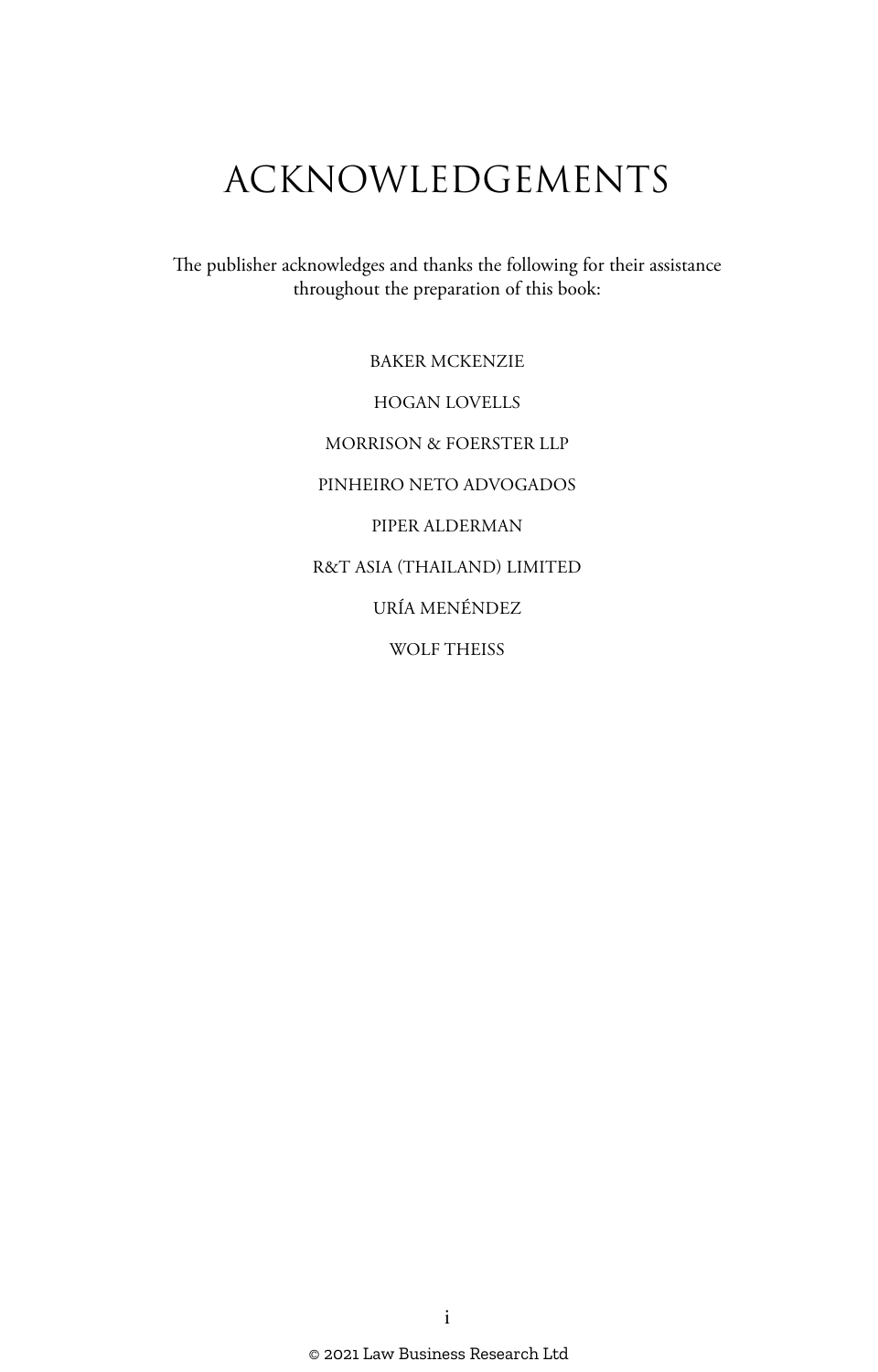# CONTENTS

|            | Rick Fischer and Jeremy Mandell                                   |  |
|------------|-------------------------------------------------------------------|--|
| Chapter 1  |                                                                   |  |
|            | Andrea Beatty                                                     |  |
| Chapter 2  |                                                                   |  |
|            | Mimo Hussein                                                      |  |
| Chapter 3  |                                                                   |  |
|            | Pedro Paulo Barradas Barata and Alessandra Carolina Rossi Martins |  |
| Chapter 4  |                                                                   |  |
|            | León Larrain and José Ignacio Berner                              |  |
| Chapter 5  |                                                                   |  |
|            | Melinda Pelikán, László Lovas and András Mozsolits                |  |
| Chapter 6  |                                                                   |  |
|            | Federico De Noriega Olea and Maria Aldonza Sakar Almirante        |  |
| Chapter 7  |                                                                   |  |
|            | Hélder Frias and Sofia Santos Júnior                              |  |
| Chapter 8  |                                                                   |  |
|            | Jaime Pereda and José Félix Velasco                               |  |
| Chapter 9  |                                                                   |  |
|            | Sui Lin Teoh and Saroj Jongsaritwang                              |  |
| Chapter 10 |                                                                   |  |
|            | Julie Patient and Liz Greaves                                     |  |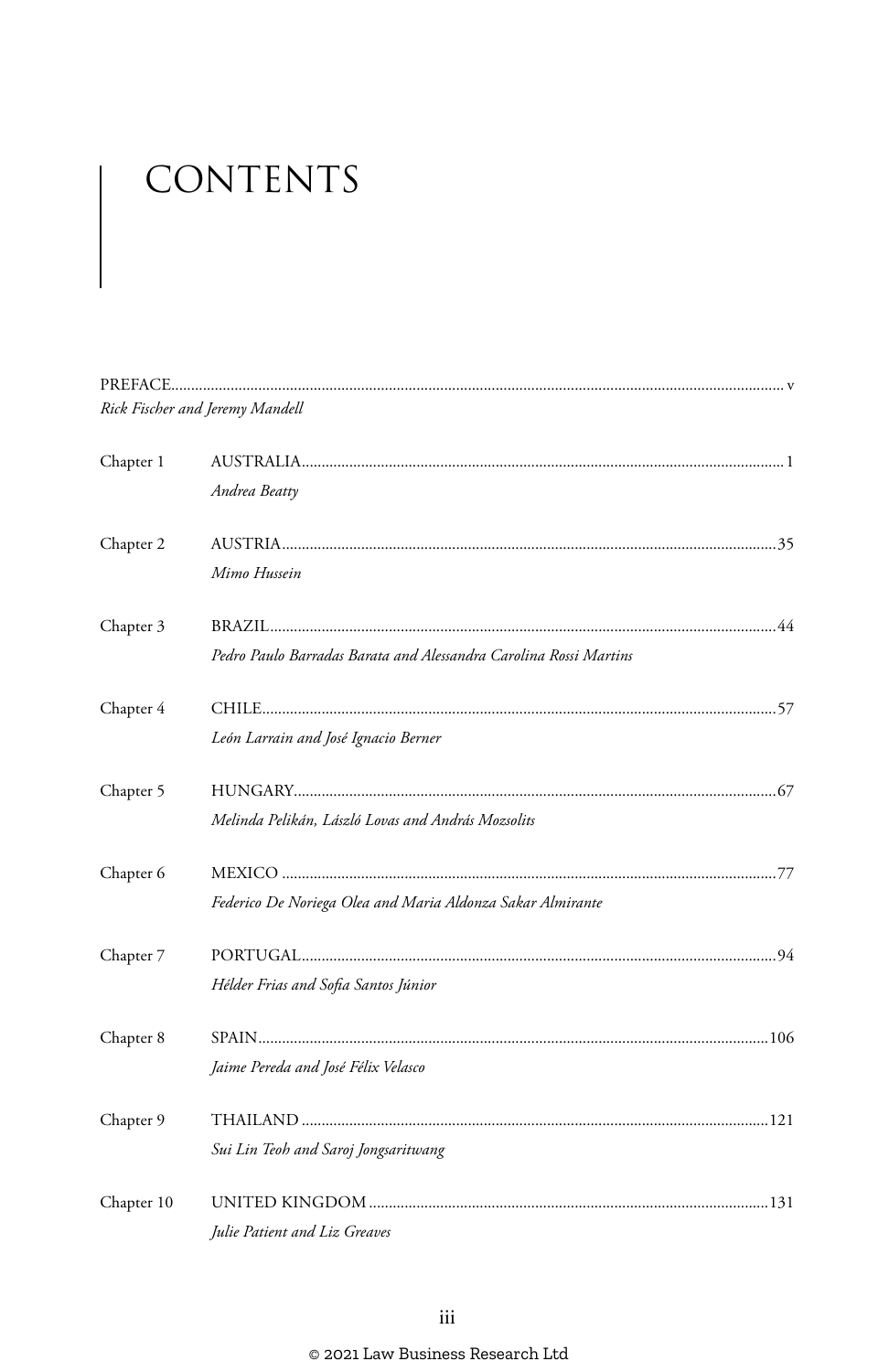|  | Rick Fischer and Jeremy Mandell |  |
|--|---------------------------------|--|
|  |                                 |  |
|  |                                 |  |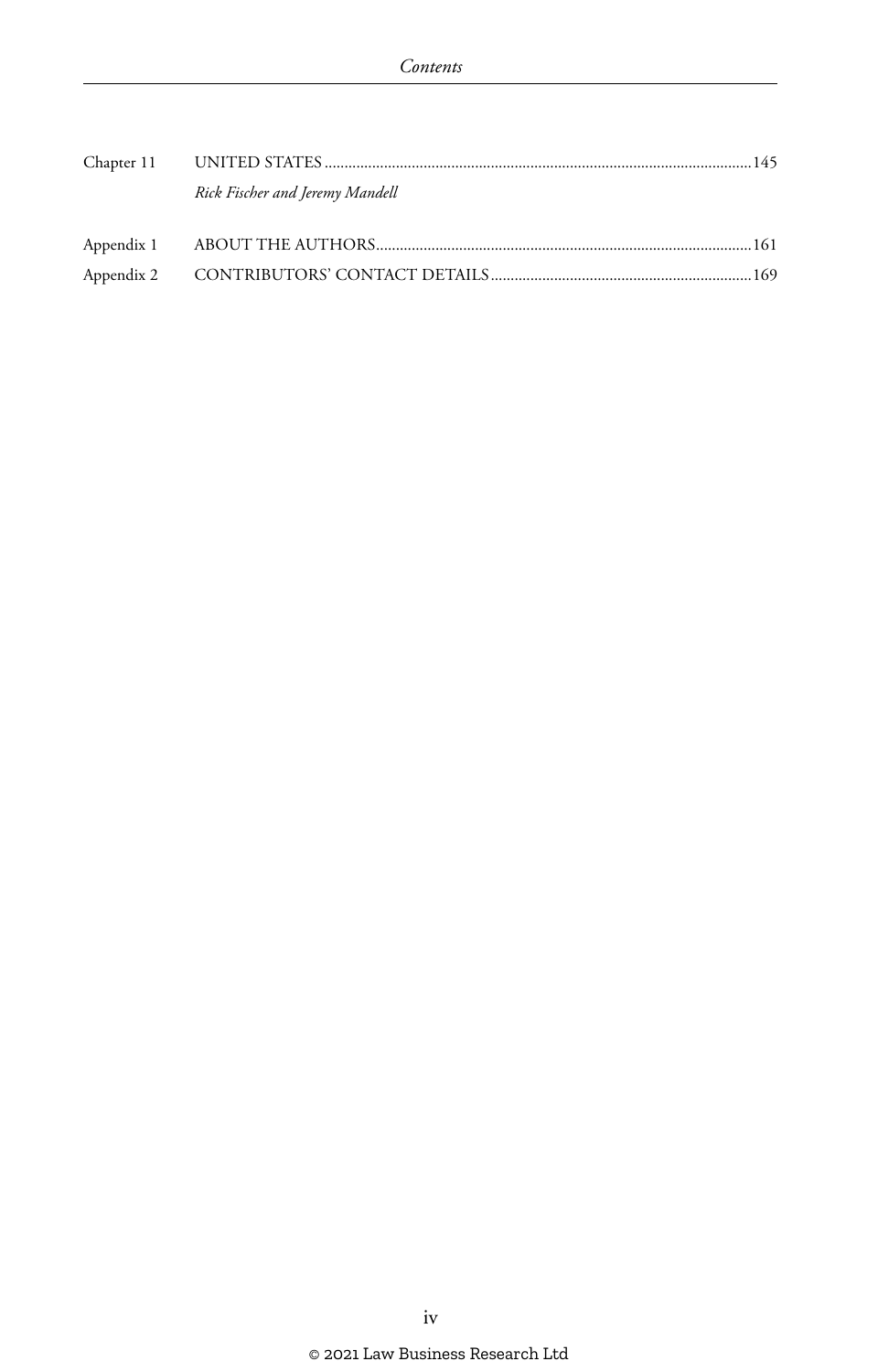## PREFACE

Consumer choice for financial products and services is continuing to proliferate across global markets. The ability to reach consumers at any time on their mobile phones, tablets or other devices has helped attract substantial capital investment in consumer financial services. Consumers in many diverse markets, with varying degrees of size, sophistication and modernisation, can now access myriad financial products and services with just a swipe, tap, wave or click. Traditionally cash-based economies now also have a wide range of options for electronic payments, alternative lending and other banking and financial services.

The substantial capital investments have, in turn, attracted non-traditional providers to the consumer financial services marketplace. From garage-based start-ups to billion-dollar valuation technology firms, companies that previously focused on delivering smartphones, social media platforms or internet-browsing capabilities are now developing innovative approaches to meet consumers' rapidly evolving demands. Traditional market participants, including banks and other non-bank financial services providers, have responded by innovating to improve their product and service offerings in order to retain and strengthen their customer relationships.

At the same time, the political landscape in various global markets continues to evolve, and this evolution may affect cross-border investments and payments, broader investments in financial technology, and the nature of regulatory and enforcement oversight.

The increasing rate of innovation in consumer financial services, the changing profile of market participants, and the evolving political landscape have given rise to new legal questions or a different spin on long-standing legal theories. This country-by-country survey of recent developments in consumer financial services considers how these new and different legal theories are being addressed in 11 jurisdictions across the globe, with particular attention to payments, deposits, and revolving credit and instalment credit arrangements.

One fundamental question confronting policymakers around the world is what entity in the financial value chain should be viewed as the provider of the financial product or service. In the alternative lending context, for example, non-bank platform operators are partnering with banks to originate loans either funded on the bank's balance sheet, on the balance sheet of the platform provider, or through raising capital from investors of varying degrees of sophistication. These 'marketplace lenders' in many cases are not lenders at all, but merely technology companies providing a platform that enables lenders to more efficiently source capital. In other cases, regulators and courts have taken the view that the marketplace lender is using a bank partnership to take advantage of the special powers of the regulated bank, without itself being subject to similar regulation. Courts and regulators are taking varying approaches to determine the rights and obligations of each entity participating in an increasingly disintermediated market.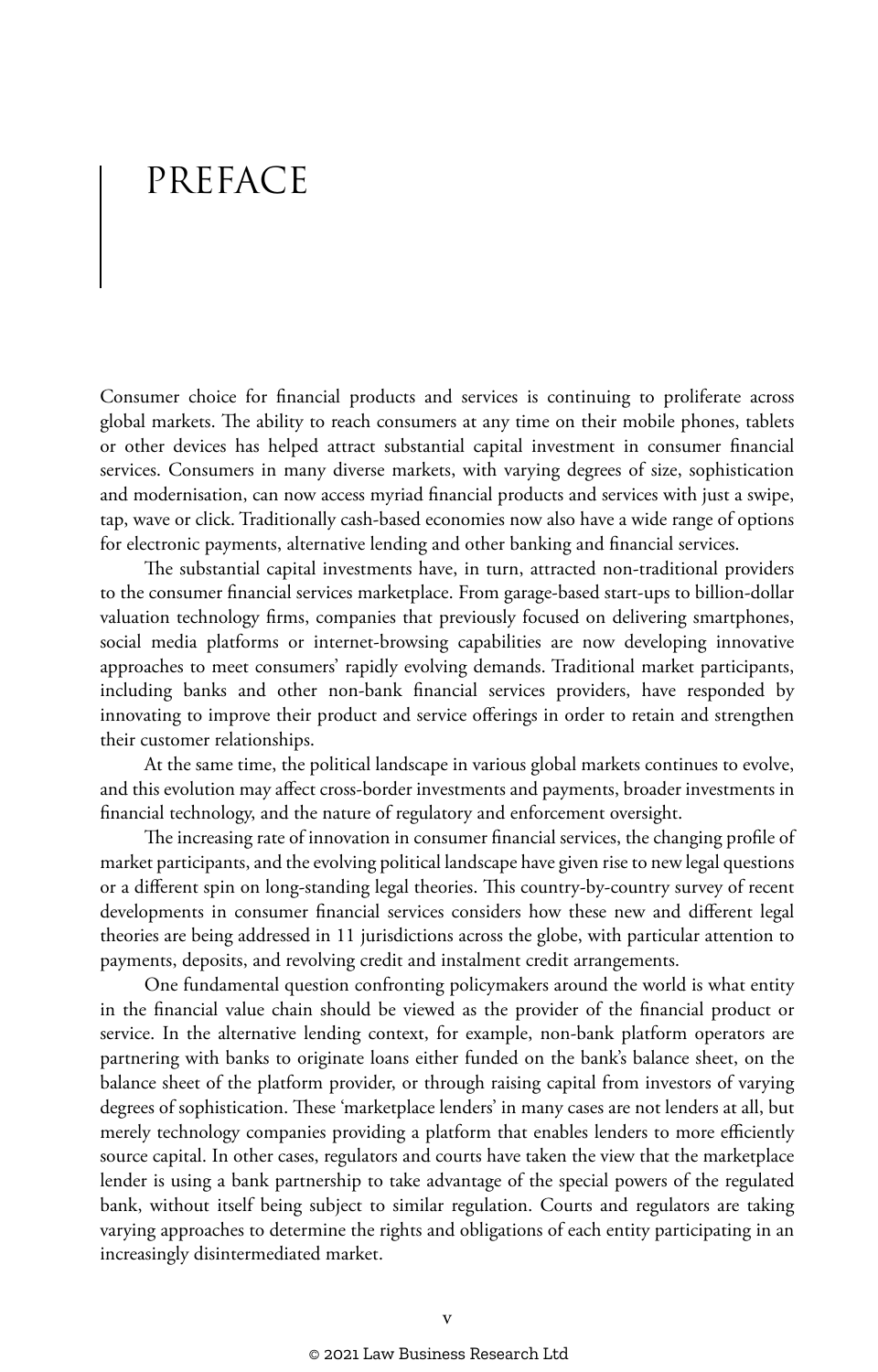In the payments context, policymakers have taken varying approaches to regulating electronic money schemes, as well as payment interfaces that rely on established payment networks, such as the payment card networks or batch processing networks. These approaches require careful consideration of the precise flow of funds to determine whether the payment provider accepts liability to one or more participating consumers.

Another defining characteristic of global consumer financial products and services is an increasing reliance on third-party service providers. This characteristic has led many banking regulators to focus on banks' vendor risk management programmes. Many regulators have created an expectation that banks have a hands-on, risk-based approach to managing service provider relationships, including thorough due diligence, review of policies and procedures, ongoing oversight and monitoring, and contractual provisions related to regulatory compliance. Notwithstanding the risk-based approach, these regulatory expectations are imposing significant costs on banks and their downstream service providers.

Other legal issues are affecting payment providers, consumers and regulators, as payment system stakeholders pursue faster payments and digital currencies. Jurisdictions around the world are at varying stages of developing or implementing a ubiquitous, secure and efficient electronic payment system. Stakeholders are pursuing faster payments and digital currencies as a means to make more convenient, timely and cost-effective payments, including cross-border payments. Well-settled legal issues, including settlement finality and consistent consumer protections, must be considered anew in these contexts.

Established payment system stakeholders, including payment card networks, are also refining fraud protections and data security measures to address an evolving risk landscape. For example, tokenisation in the payment card space is one fraud prevention measure that continues to achieve greater penetration by card issuers, card networks and mobile wallet providers.

The evolution of consumer demands also raises new and interesting legal questions. For example, consumers and service providers are seeking to access and aggregate account or transaction data from multiple financial institutions. There is an ever-growing number of apps and other tools by which consumers can aggregate account information and receive financial advice and personal wealth management services. These services present significant legal issues for market participants and regulators, including issues related to privacy, data security, data ownership, liability, and consumer choice and control.

High-profile cyberattacks and data security incidents underscore a continuing focus on cybersecurity and data security issues, as they relate to consumer financial services, however delivered. Regulators in many jurisdictions are trending towards more prescriptive requirements, including specific security controls, as well as aggressive enforcement.

The entry of new market participants also raises questions related to fair access to financial services for consumers. For example, marketplace lenders are using new and alternative credit models and sources of data to evaluate potential borrowers who might not otherwise meet the underwriting criteria of traditional lenders. These models and data may not be as thoroughly tested or as demonstrably statistically sound as the credit models or data used by traditional lenders. As a result, in addition to evaluating whether use of such data affects the lender's credit risk, lenders also must carefully consider whether use of alternative credit models and data sources has any unintended adverse impact on classes of potential borrowers. In addition to considering the potential adverse impact of the use of alternative credit models or data on potential borrowers, regulators and courts in some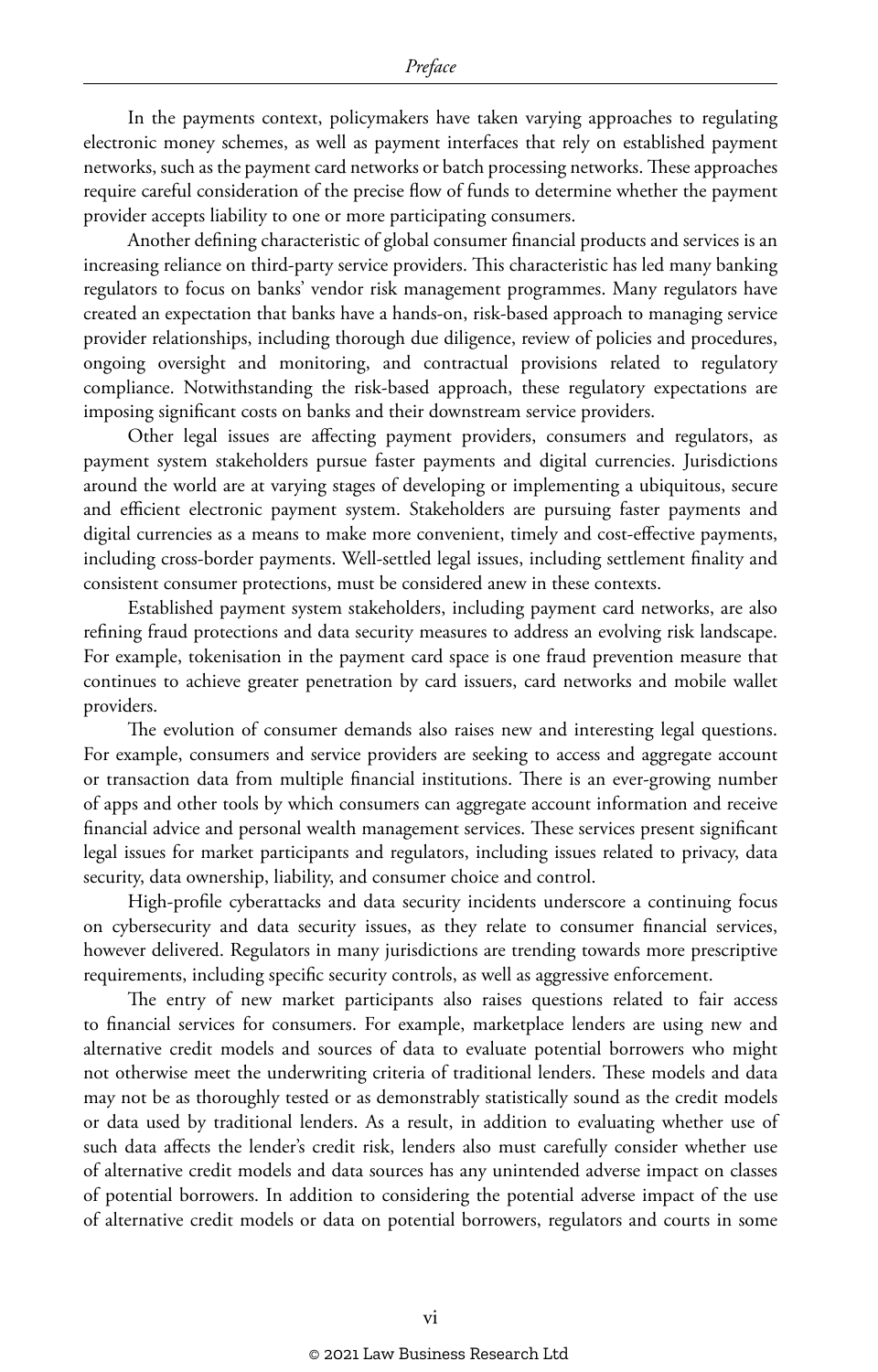jurisdictions are revisiting the classes of consumers that are protected by fair lending or equal credit opportunity laws.

Consumer protection authorities continue to focus on combating unfair trade practice, particularly with respect to new market entrants that may not have the same culture of compliance as traditionally regulated financial institutions. Prohibitions on unfair trade practice have been enforced against a broad range of market participants in consumer financial products and services, including payments, credit cards and other credit products, as well as deposit products.

Notwithstanding the many legal issues, this is a time of expanding choice for consumers and an exciting opportunity for consumer financial services providers. Accelerating advancements in technology have given consumers in developing markets, as well as unbanked or under-banked consumers in more well-developed markets, access to financial products and services previously unavailable to them. Thus, regulators and consumer protection agencies are challenged to ensure financial stability and a level playing field, while also promoting consumer choice.

This survey of consumer finance law describes the legal and regulatory approaches taken in the jurisdictions covered. Each chapter addresses the key characteristics of, and current climate within, a particular jurisdiction. Although payments, lending and deposits are the focus of this survey, other financial products and services are discussed where relevant.

#### **Rick Fischer and Jeremy Mandell**

Morrison & Foerster LLP Washington, DC January 2021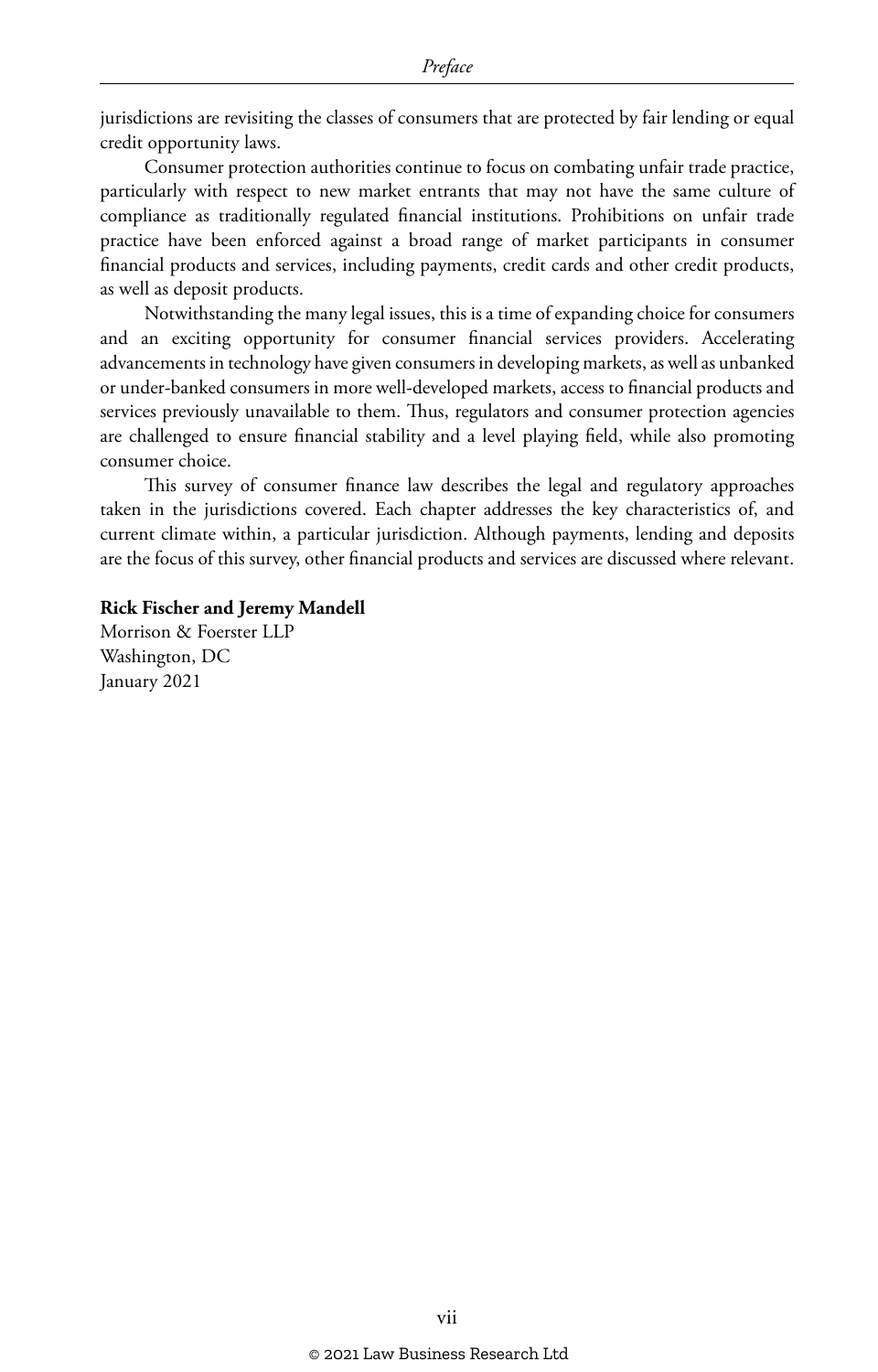### SPAIN

*Jaime Pereda and José Félix Velasco*<sup>1</sup>

#### **I OVERVIEW**

The legal consumer finance landscape in Spain has been significantly affected by the covid-19 pandemic and the measures adopted to contain the pandemic and mitigate its effects, as these have invariably drawn the attention of the authorities. Their initial response was twofold:

- *a* Royal Decree 463/2020 of 14 March declared a national state of emergency and the country's lockdown to control the spread of the disease; and
- *b* a number of socioeconomic measures were approved to deal with the consequences and negative effects of the health crisis and the measures adopted to contain it via, among others, the Royal Decree-Law 8/2020 of 17 March on extraordinary urgent measures to face the economic and social impact of covid-19 and the Royal Decree-Law 11/2020 of 31 March on additional urgent measures to address the social and economic impact of covid-19.

The lockdown has caused a sharp decline in both consumer demand and spending during the first semester of 2020, resulting in a historic contraction in GDP.<sup>2</sup> Continuous uncertainty regarding the evolution of the pandemic has propelled the postponement of spending decisions even though temporary relief measures, primarily in the form of debt moratoria and public guarantees, were approved to specifically ease this situation. Long-term economic measures were also approved in parallel, such as setting a minimum living income by virtue of Royal Decree-Law 20/2020 of 29 May.

An apparent containment of the epidemic during the first half of 3Q 2020 resulted in the restrictions being eased and in a short period of partial economic recovery during which freedom of movement was gradually restored. Unfortunately, the spike in new cases prompted the authorities to implement new measures, including a second state of emergency via Royal Decree 926/2020 of 25 October to grant each region the necessary legal tools to implement new free movement restrictions for the remainder of the year until spring of 2021.

Considering the above, the extent of the impact of the economic downturn remains uncertain and heavily dependent on the pandemic's evolution. As at 26 October, the Bank

<sup>1</sup> Jaime Pereda is a partner and José Félix Velasco is an associate at Uría Menéndez Abogados, SLP.

<sup>2</sup> According to the data available at BBVA Research, household consumption expenditure in Spain decreased by an estimated 25 per cent during the first half of the year. Available at https://www.bbvaresearch.com/ publicaciones/situacion-espana-tercer-trimestre-2020/.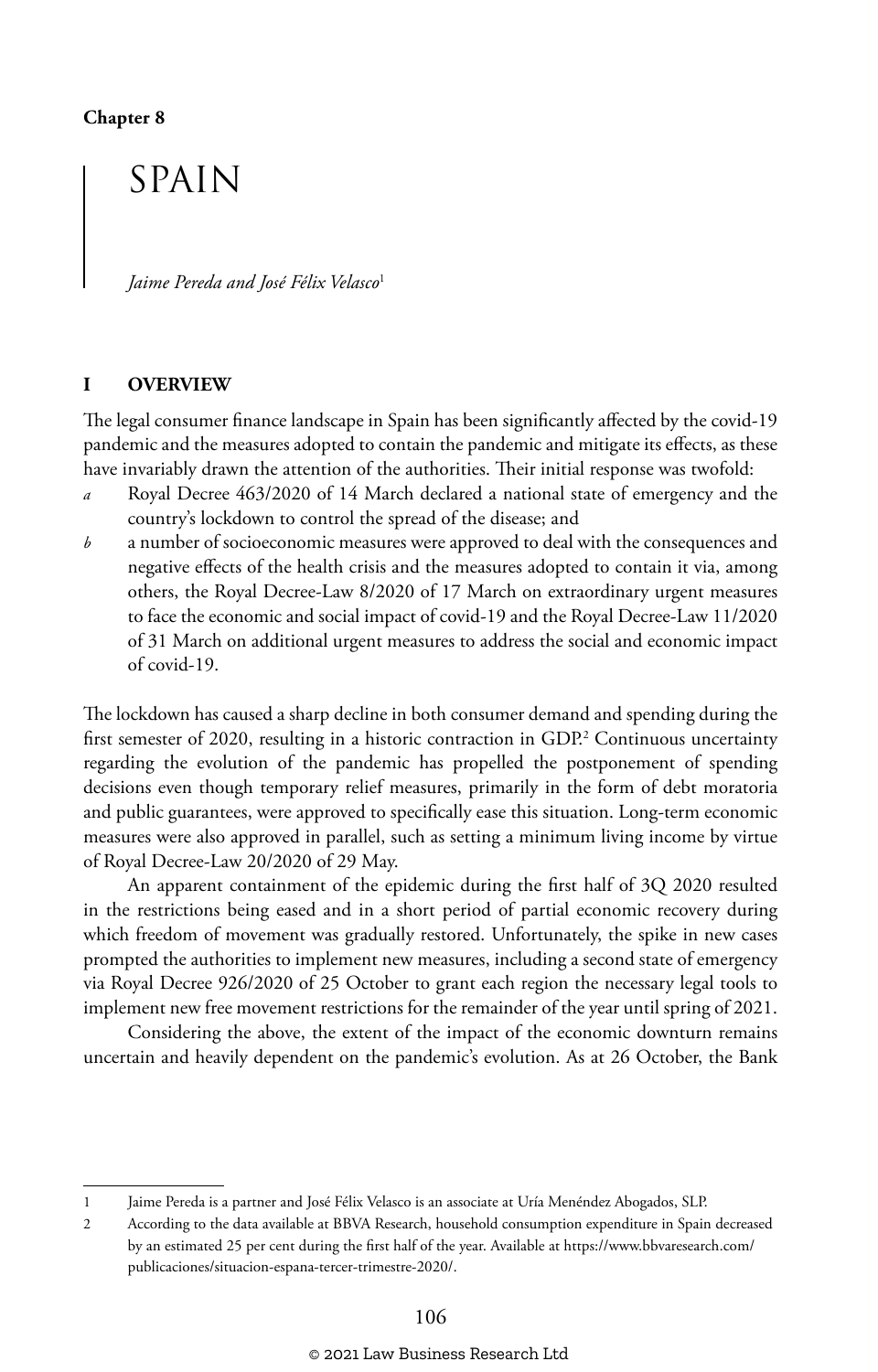of Spain estimated that pre-covid levels of activity would not be reached again until the end of 2022.<sup>3</sup> However, the pace of recovery will significantly depend on the effectiveness and availability of a vaccine as well as the measures implemented to further combat the crisis.

#### **II LEGISLATIVE AND REGULATORY FRAMEWORK**

#### **i Legislation**

Broadly speaking, Spanish consumer-finance regulations follow European rules and are based on the general-consumer-law framework. The following is a brief overview of the most important applicable regulations:

Legislative Royal Decree 1/2007 of 16 November approves the revised text of the general law for the protection of consumers and users and other supplementary laws, which regulates the general terms and conditions that apply to the relationship between companies (including credit entities) and consumers (i.e., the rights of consumers, contracts executed with consumers, rights of withdrawal, unfair clauses and vendor liability). The Legislative Royal Decree was modified by Law 7/2017 of 2 November, which transposed into Spanish law Directive 2013/11/EU of the European Parliament and of the Council of 21 May 2013 on alternative dispute resolution for consumer disputes and amending Regulation (EC) No. 2006/2004 and Directive 2009/22/EC.

Law 7/1998 of 13 April governs contracting with consumers by adhering to general terms in contracts. Law 7/1998 transposed Directive 93/13/EEC of 5 April 1993 on unfair terms in consumer contracts into Spanish law. All court-declared unfair clauses are recorded in Spain's General Terms in Contracts Registry, which was created by Law 7/1998. Citizens may check this registry to verify whether the clauses included in their contracts are unfair prior to entering into the contracts.

Law 10/2014 of 26 June on the organisation, supervision and solvency of credit entities, and related Order EHA/2899/2011 of 28 October on transparency and protection of banking services consumers<sup>4</sup> and the Bank of Spain's Circular 5/2012 of 27 June are addressed to credit entities and payment-services providers, on transparency of banking services and lending responsibility.

Royal Decree-Law 6/2012 of 9 March on urgent measures for the protection of low-income mortgagors, among others, includes:

- *a* a code of good practices in its annex (regulated by Law 1/2013 of 14 May on measures to further protect mortgage debtors, debt restructuring and social rent) to which financial institutions may voluntarily adhere in order to assist in the renegotiation of loans and, if not possible, accept payment in kind (eliminating, in practice, the full recourse nature of the secured loan); and
- *b* introduces some flexibility in connection with out-of-court repossessions of the mortgage collateral.

<sup>3</sup> According to the Bank of Spain's 2020 Financial Stability Report, available at: www.bde.es/bde/es/ secciones/informes/boletines/Informe\_de\_Estab/.

<sup>4</sup> Order EHA/2899/2011 was recently partially amended by Order ETD/699/2020 of 24 July regulating revolving credit.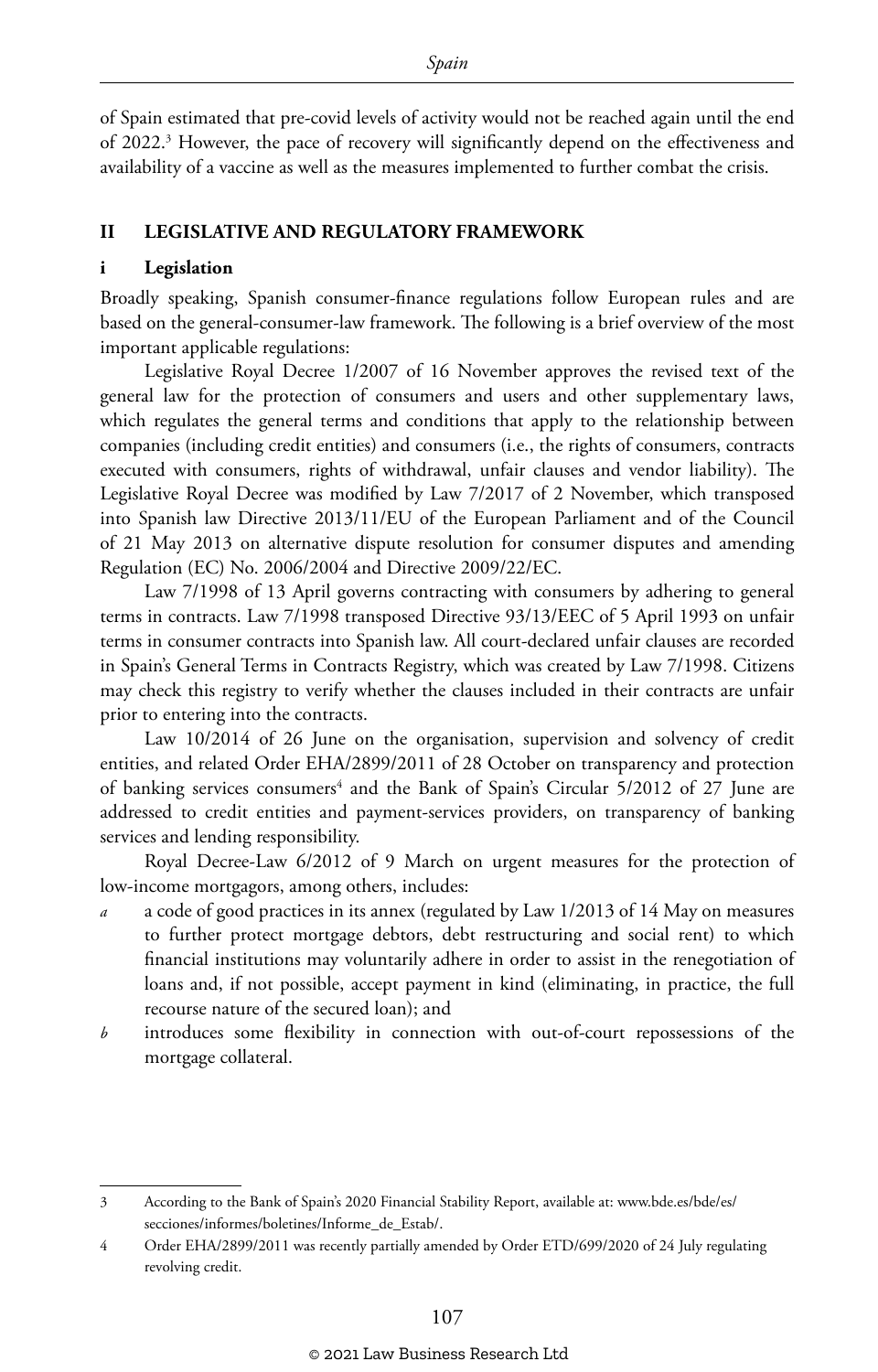Royal Decree-Law 6/2012 and Law 1/2013 have been amended by, primarily:

- *a* Royal Decree-Law 5/2017 of 17 March, which implements specific measures to further protect mortgage debtors who are in a vulnerable position;
- *b* the LREC (as this term is defined below); and
- *c* Royal Decree-Law 6/2020 of 10 March on specific urgent measures in the economic field and for the protection of public health.

As a consequence of these amendments:

- *a* the subjective scope of the measures of protection initially established in the code of good practices has been broadened to include other individuals; and
- *b* the moratorium on evicting vulnerable households has been extended until May 2024.

Law 16/2011 of 24 June on consumer credit (the LCC), which regulates the granting of credit to consumers, transposed Directive 2008/48/EC, of 23 April 2008, on credit agreements for consumers into Spanish law. The LCC applies to credit granted by an entity (as part of its commercial or business activity) to a consumer (defined as natural persons who are acting outside their trade, business or profession). Specific contracts are excluded from the scope of the LCC including, among others, contracts with consideration of less than €200, credit agreements secured by mortgages or leasing agreements.

Law 28/1998 of 13 July on the sale by instalments of movable goods, complements the LCC by establishing the contractual framework for the sale by instalments of non-consumable and identifiable movable goods of loan contracts intended to facilitate their acquisition and of the guarantees created to ensure compliance with the obligations arising therefrom.

Law 5/2019 of 15 March on real estate credit (the LREC) partially transposed Directive 2014/17/EU of 4 February 2014 on credit agreements for consumers relating to residential immovable property into Spanish law. The main purpose of Directive 2014/17/EU was to harmonise the regulations on consumer protection with regard to the procurement of mortgaged loans, as well as to strengthen legal transparency in the granting of real-estate financing and decrease litigiousness in connection with specific unfair clauses. At the national level, the LREC's scope extends to all natural persons, regardless of whether or not they are consumers.

Law 2/2009 of 31 March on contracting mortgage loans and credit with consumers and brokering the execution of loans and credit regulates the granting to consumers of mortgage-backed loans and the rendering of brokerage services for the granting of consumer loans. Under this regulation, entities (other than credit entities or financial credit establishments) granting mortgage-backed loans or rendering brokerage services for the granting of mortgage-backed loans to consumers must be registered with the public registry of the region where their registered address is located. Foreign entities must be registered with the national registry maintained by the National Consumers' Institution in accordance with Royal Decree 106/2011 of 28 January.

Law 22/2007 of 11 July on distance-marketing of consumer-financial services applies to contracts for financial services entered into between regulated entities and consumers where the services are rendered and the contract has been formalised at a distance. It contains a set of rules that govern the provision of pre-contractual information, communications, rights of withdrawal, payment and unsolicited services and communications.

Royal Decree-Law 19/2018 of 23 November on payment services and other urgent financial measures partially incorporates into Spanish law Directive (EU) 2015/2366 of the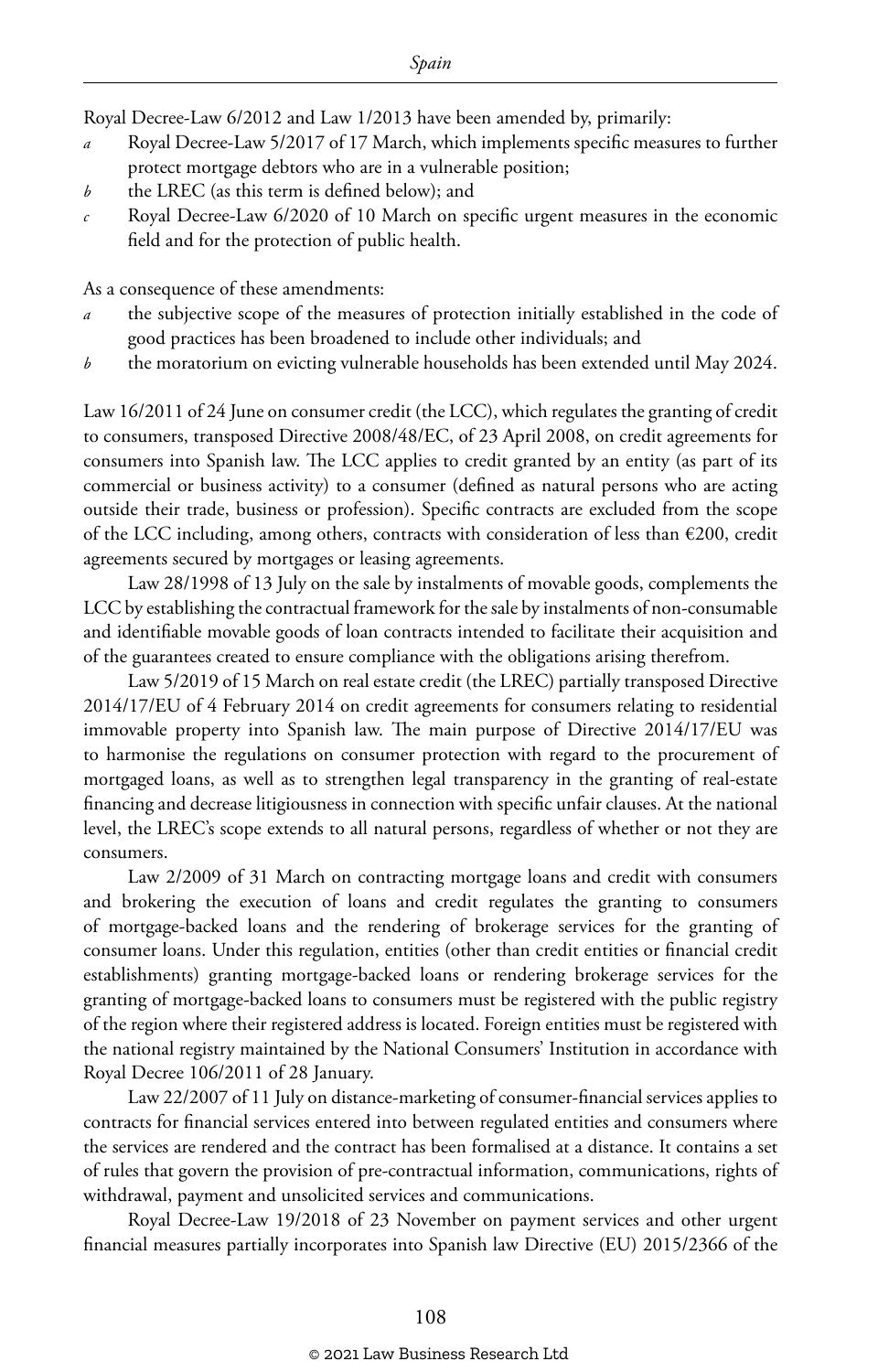European Parliament and of the Council, of 25 November 2015, on payment services in the internal market (PSD2), together with Regulation 2015/751/EU of the European Parliament and of the Council of 29 April 2015 on interchange fees for card-payment transactions.<sup>5</sup> Royal Decree 736/2019 of 20 December on the legal regime for payment services and payment institutions (Royal Decree 736/2019) continues to pursue the transposition of Directive (EU) 2015/2366 into Spanish law. In particular, Royal Decree 736/2019 expands on the legal framework governing payment services and payment institutions by regulating aspects concerning the authorisation and activities of payment institutions including, among others, the requirements for own funds and guarantees, risk controls and client protection, as well as the requirements from which they may be exempted depending on their activity, size and volume of transactions. One of the most important changes introduced by Royal Decree 736/2019 is the attribution to the Bank of Spain of supervisory authority regarding the creation of payment entities; amendments to payment entities' articles of association; extensions of payment entities' activities; and structural transactions (such as mergers, spin-offs and global transfers of assets and liabilities), which fell under the scope of the Ministry of Economy. In relation to Royal Decree-Law 19/2018 and Royal Decree 736/2019, the Ministry of Economy enacted Order ECE/1263/2019 of 26 December on transparency of the conditions and information requirements applicable to payment services and amending Order ECO/734/2004 of 11 March on customer-care departments and the ombudsman of financial institutions and Order EHA/2899/2011 of 28 October on transparency and the protection of customers of banking services.

Law 5/2015 of 27 April, on promoting corporate financing, deals with crowdfunding for the first time in Spain and lays out the requirements applicable to platforms providing these services.

Law 25/2015 July 28 is on the second-chance mechanism, the reduction of financial burden and other social measures for individuals. Law 25/2015 was recently modified by Royal Legislative Decree 1/2020 of 5 May approving the consolidated text of the Insolvency Law.

In addition to the aforementioned general regulations, various regional provisions apply.

#### **ii Regulation**

The Bank of Spain, the National Securities Market Commission (CNMV) and the Directorate-General for Insurance and Pension Funds (DGIPF) are mainly in charge of implementing and enforcing regulations on consumer-finance services in Spain with regard to credit entities, investment-services firms and insurance companies, respectively. To carry out these functions, these institutions have legislative powers and may issue circulars.

Law 44/2002 of 22 November, on the measures to reform the financial system, conceived that the complaints departments of these three institutions were the most appropriate bodies to deal with and resolve any complaints, claims and queries that financial customers may have. As part of the legislative reform in the financial sector in the years that followed the 2008 financial crisis, Law 2/2011 of 4 March, on the sustainable economy, and Order ECC/2502/2012 of 16 November, on the procedure for submitting claims to the complaint departments of the Bank of Spain, the CNMV and the DGIPF, modified the

<sup>5</sup> Although PSD2 entered into force as of 13 January 2018, the Bank of Spain extended the deadline for completing the migration to strong consumer authentication payment transactions in line with other European regulators until 31 December 2020, following the opinion published by the European Banking Authority on 16 October 2019.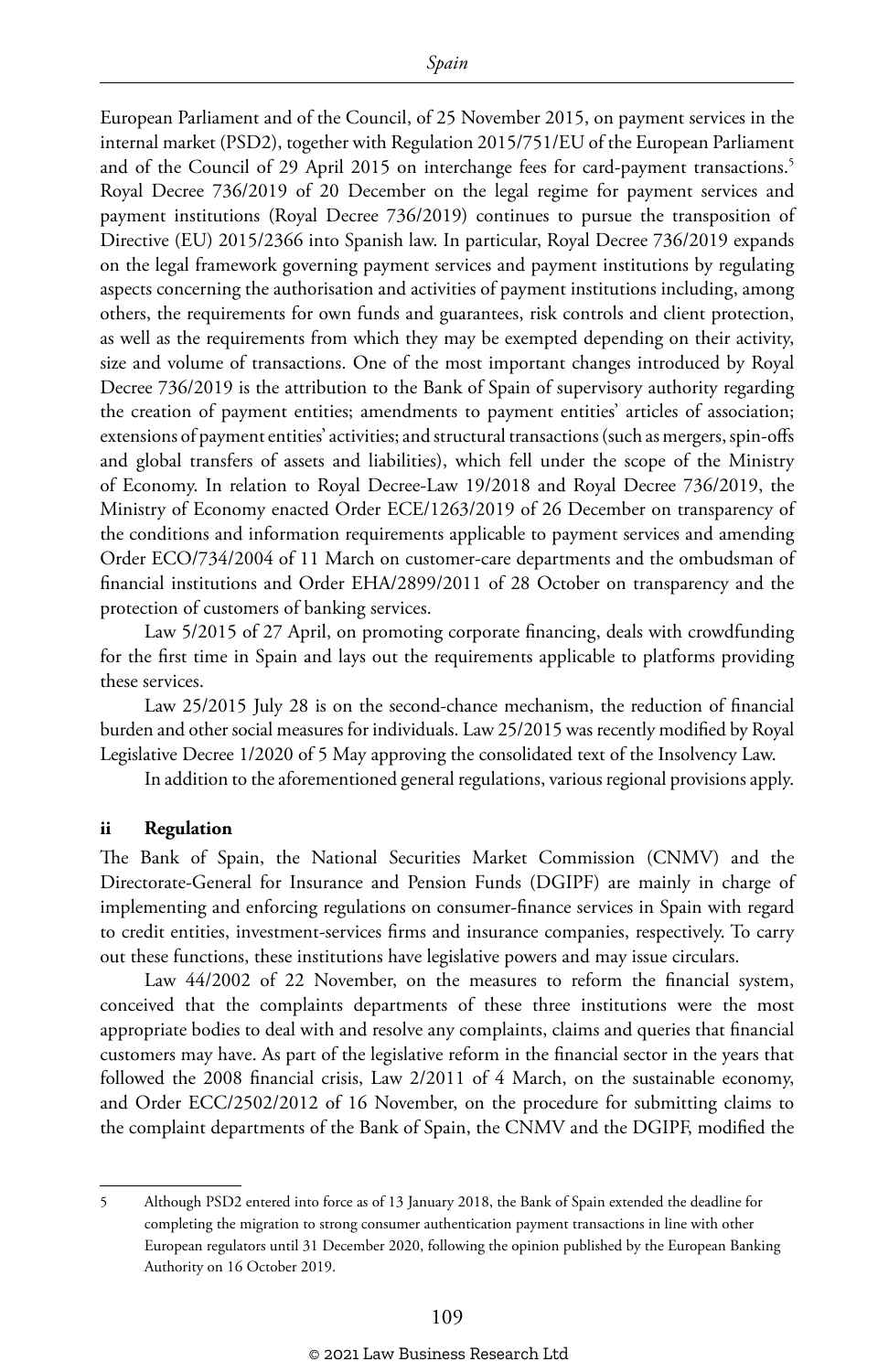Spanish system for addressing customer complaints in the financial sector aiming to improve the efficiency and effectiveness of these departments. Resolutions issued by these departments are not binding.

Law 7/2017 of 2 November, which transposed Directive 2013/11/EU of the European Parliament and of the Council of 21 May on the alternative resolution of consumer disputes into Spanish law, included an express mandate to the government concerning the creation of an institutional system of protection of financial customers. Although the 2020 annual legislative forecast incorporated this objective, it remains unclear whether this will ultimately occur given how the covid-19 pandemic has distorted previous forecasts.

Consumers may also state their complaints and submit suggestions through Spain's regional consumer associations. Given the structure of regional governments, Spain has 17 distinct consumer-protection bodies (one per autonomous region). Some municipalities and cities have also created their own bodies.6

#### **III PAYMENTS**

#### **i Overview**

As mentioned in Section II.i, payment services in Spain are regulated by Royal Decree-Law 19/2018 of 23 November on payment services and other urgent financial measures and Order EHA/1608/2010 of 14 June on transparency and payment services. These regulations govern the performance of payment transactions by any means (dealing with issues such as consent and withdrawal of consent in payment transactions, limitations on payment methods, information to be provided to the payer and beneficiary of a payment transaction, authentication, expenses derived from payment transactions, and the notification procedure for unauthorised transactions) and the provisions of services framework agreements (content, amendment and termination).

#### **ii Recent developments**

#### *Digital transformation*

On 14 November, Law 7/2020 on the digital transformation of the financial system was published in the Spanish Official Gazette. The main objectives of Law 7/2020 are as follows:

- *a* to propose a comprehensive response to the implications of the digital transformation of the financial system; and
- *b* to create a regulatory sandbox that allows the creation of a safe environment so that technology-based financial innovations can be safely tested under the control of supervisors (the Bank of Spain, the CNMV and the DGIPF) before they are released to the wider public.

#### *Mobile payments*

The covid-19 pandemic has not given rise to any noticeable incidents in the operation of card payments, which have been affected by consumers' preference for alternative electronic-payment instruments rather than cash (with a notable decrease in cash withdrawals

<sup>6</sup> A list of Spain's various consumer bodies is available at: http://www.cec-msssi.es/CEC/web/noticias/ Organismos\_de\_consumo.htm.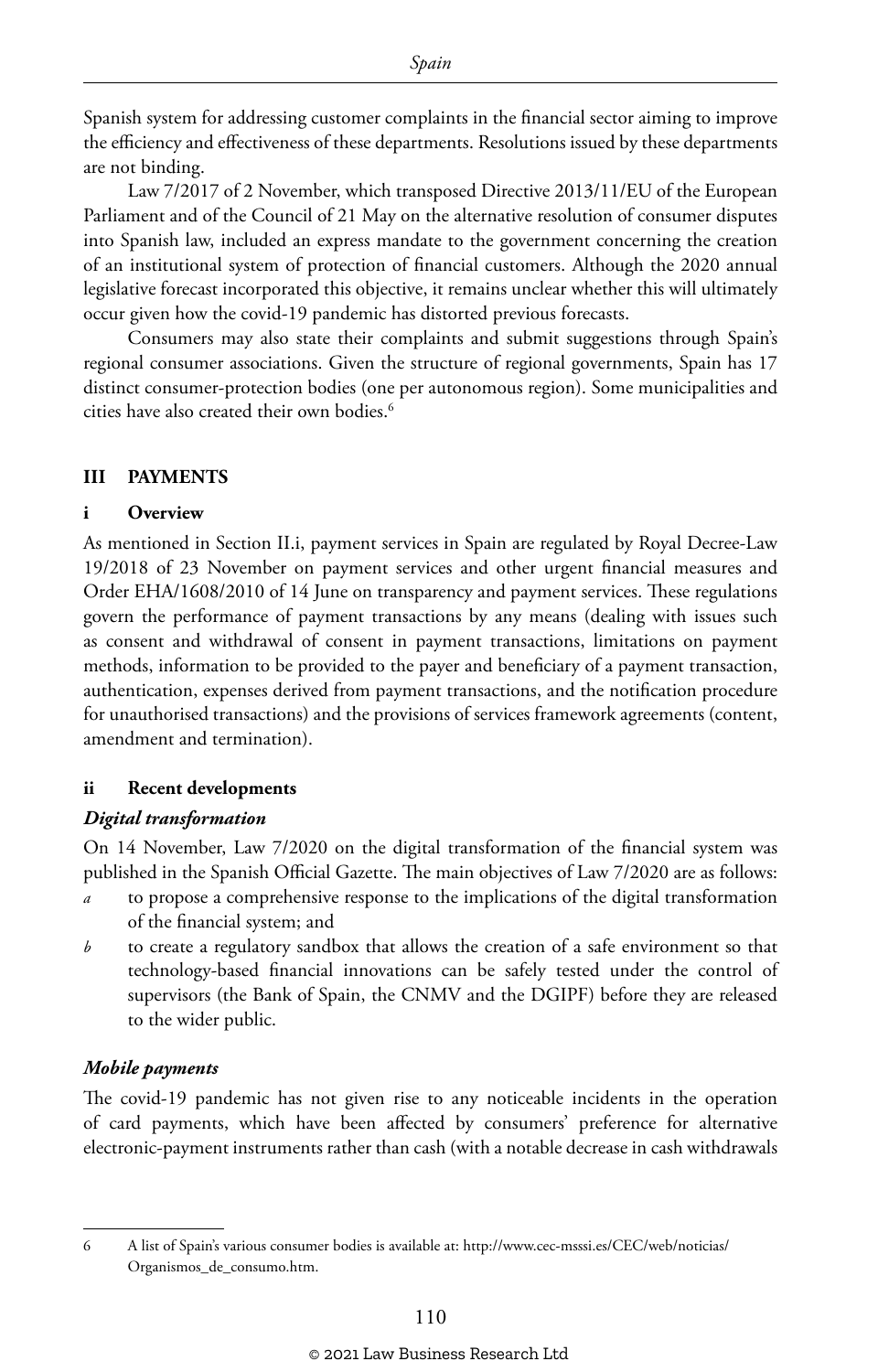from ATMs according to the data collected by the Bank of Spain). In addition, contactless payments through both physical and digital cards on mobile devices have also risen as the keyless payment threshold has gone from  $\epsilon$ 20 to  $\epsilon$ 50 in a social distancing setting.

#### *Limits on cash payments*

A limit on cash payments to prevent tax fraud entered into force in 2012 when the Spanish government passed Law 7/2012 of 29 October. Under this law, cash payments of  $\epsilon$ 2,500 or more cannot be made in transactions in which at least one of the parties is a company or professional. On 13 October 2020, the Spanish Council of Ministers approved a new draft law on measures to prevent and counter tax fraud, which has been submitted for parliamentary approval. If approved, the draft law will, among other measures, further reduce the above-mentioned limit on cash payments to  $\epsilon$ 1,000.

#### **IV DEPOSIT ACCOUNTS AND OVERDRAFTS**

#### **i Deposit guarantee**

The objective of a deposit-guarantee fund is to guarantee depositors in connection with the recovery of their money in the event that an entity that is a member of the fund becomes insolvent or encounters any other problem preventing it from meeting its payments and complying with its obligations. The guaranteed amount is limited to cash deposits of €100,000 per depositor.

Membership of the Deposit Guarantee Fund of Credit Institutions is mandatory for all Spanish banking institutions registered with the Bank of Spain's Special Registry, as well as for the branches of banking institutions registered in a country outside the European Union if the guaranteed deposits and securities held by that branch are not covered by a guarantee system in the country of origin, or if the corresponding coverage is insufficient. Membership of branches of financial institutions registered in an EU member state is voluntary given that deposits and securities are already covered in the country of origin.

#### **ii Overdrafts**

With regard to overdrafts, the law specifies that the client must immediately return the amount as well as the interest on the overdrawn amount and the corresponding bank fees. For consumers, the cost of the overdraft (including interest and fees) is limited by law. The annual percentage rate of the overdraft applied to a current account cannot – at any point in time – exceed 2.5 times the legal interest rate. For 2020, this limit was set at 7.5 per cent.<sup>7</sup>

According to Article 20 of the LCC, if overdrafts are implicitly accepted, the consumer must be informed individually, in a timely and correct manner, of the rate of the overdraft, the reference rates used (if applicable), as well as of any potential modifications. If the overdraft lasts for more than one month, the bank will inform the consumer in the same way of the overdraft and its amount, the rate applied, and the penalties, expenses or late payment interest applied. Order EHA/2899/2011 and Bank of Spain Circular 5/2012 complete the

<sup>7</sup> The legal interest rate is set annually by the State General Budget Law, which, at the time of writing, the Spanish Parliament has not yet approved. As such, the 2019 legal interest rate continues to apply.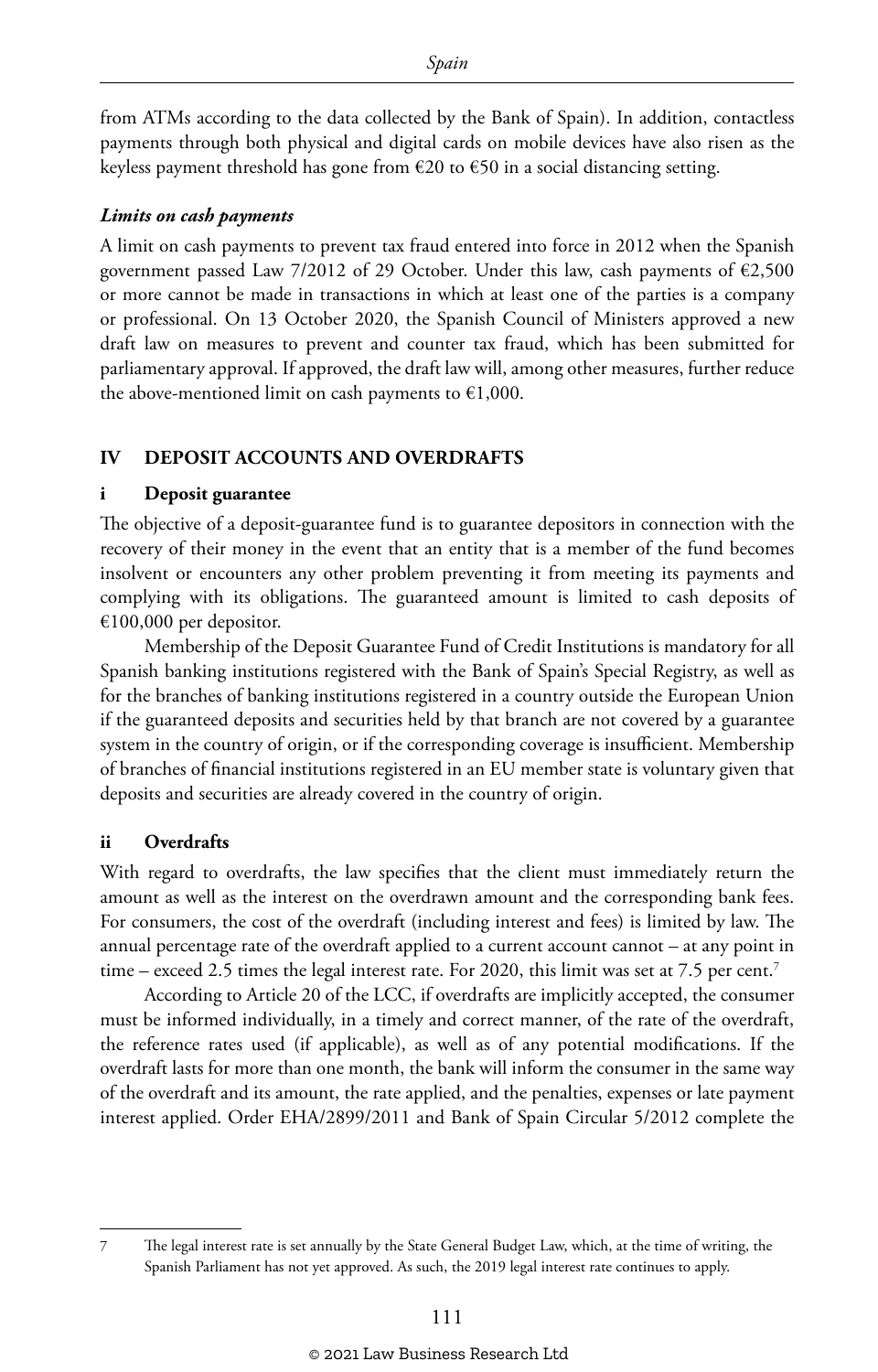above-mentioned regulation mandating entities that allow for implicit overdrafts to publish the maximum applicable overdraft rates and to facilitate a detailed breakdown of any amounts charged to the consumer in connection with the account.

On 13 March 2020, the Spanish Supreme Court ruled in favour of a credit institution concluding that the overdraft rate charged to a customer was consistent with the above-mentioned legal requirements. In particular, throughout its ruling, the Court analysed the difference between interest on arrears, overdraft rates and the fees charged by credit institutions to recover the amounts owed.<sup>8</sup>

#### **V REVOLVING CREDIT**

#### **i Overview**

Revolving credit is often associated with payment instruments that allow for the establishment of a flexible or revolving deferred payment method, which facilitates their accessibility. The main difference compared with standard credit cards is that the client is given a maximum spending limit over a specific period that the individual can choose when to pay off. Furthermore, the amounts credited that the cardholder repays periodically are automatically renewed upon maturity, thereby resembling a permanent credit line. This increase in repayment time, and the lack of a corresponding increase in any related guarantees, entails that interest rates are far higher than those in connection with any other form of consumer credit, averaging nearly 19 per cent in 2020. The data provided by the Bank of Spain reveals that this type of financing has experienced sustained growth since 2010 in terms of volume while average interest rates peaked in 2014.<sup>9</sup>

#### **ii Recent developments**

Since 25 November 2015, when the Spanish Supreme Court declared that a 24.6 per cent interest rate applicable to a revolving credit granted by a Spanish credit entity to a consumer was null, applying the Usury Law of 23 July 1908, the litigation associated with revolving credit in Spain has been on the rise.

For an interest rate to be declared null in accordance with the Usury Law, it must be both 'notoriously higher than the average rate for money' and 'manifestly disproportionate to the circumstances of the case'. As such, many lower courts have previously struggled to determine whether rates applicable to revolving credits complied with these two requirements, particularly taking into account that the Bank of Spain only started publishing revolving credit-specific interest rates in 2017. While average rates for this type of credit are, as indicated above, abnormally high, many courts have ruled out nullity stating that the difference in rates

<sup>8</sup> On 30 October 2019 the Spanish Supreme Court held that a €30 fee charged by a credit institution to recover amounts owed that accrued repetitively and automatically was null, finding it in breach of the applicable legislation. The Spanish Supreme Court took the opportunity to restate the four requirements established by the Bank of Spain in order for these fees to be valid: (1) its amount must be linked to the real cost of the collection management; (2) it must not be recurrent for any additional costs incurred by the entity for the same end, even if the negative balance is prolonged in successive settlements; (3) its amount must be a single payment, without percentage fees; and (4) the amount must not be applied automatically.

<sup>9</sup> The latest available data can be found at https://clientebancario.bde.es/pcb/es/menu-horizontal/ productosservici/relacionados/tiposinteres/guia-textual/tiposinteresprac/Tabla\_de\_tipos\_\_ a0b053c69a40f51.html.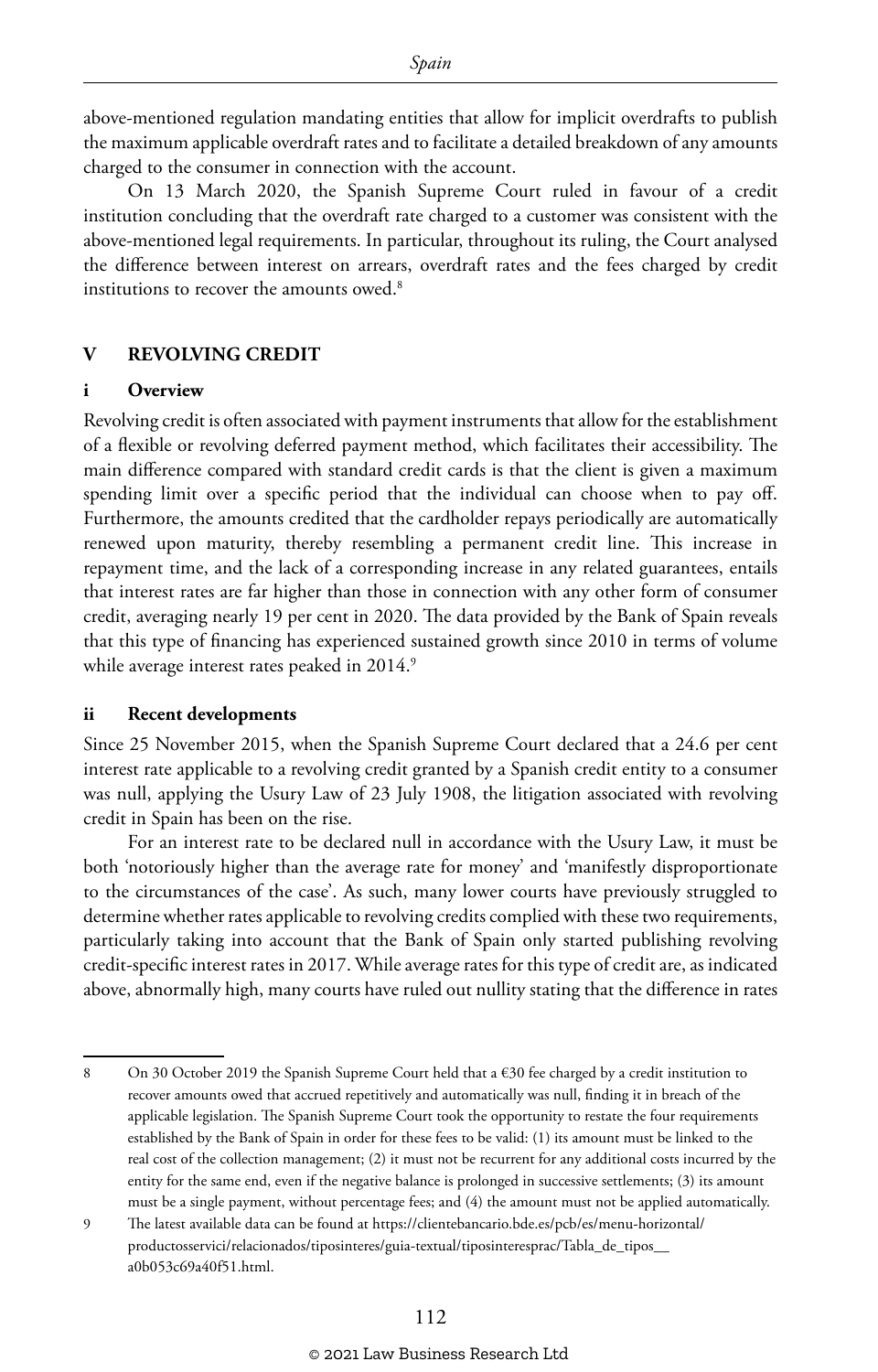can be explained taking into account the repayment conditions under which the credits are granted and, therefore, that the rates for these credits can only be judged considering the revolving credit-specific interest rates at the time the credit was granted. On 4 March 2020, the Spanish Supreme Court handed down another ruling on the matter establishing that a 26.82 per cent interest rate on a revolving credit was null applying the above-mentioned criteria and comparing the interest rate with the average published by the Bank of Spain for the product. In particular, the Supreme Court argued that 'the higher the index to be taken as the "normal interest of money", the less margin there is to increase the price of the credit operation without incurring usury'.

In connection with the above, the Ministry of Economy recently approved Order ETD/699/2020 of 24 July, regulating revolving credit, which aims to reduce litigation and provide legal certainty on the matter. Order ETD/699/2020 essentially focuses on two areas:

- *a* creditworthiness or scoring assessments, by introducing guidelines for potential lenders to ensure sufficient repayment capacity of customers; and
- *b* new transparency obligations, both in the pre-contractual phase and during the term of the contract, reinforcing the information that the client must be provided.

The various sections of Order ETD/699/2020 will enter into force on varied dates, starting on 2 January 2021.

#### **VI INSTALMENT CREDIT**

#### **i Overview**

#### *Mortgages*

The conditions of mortgage loans vary depending on the type of asset to be mortgaged including main residence and secondary residences. In general, financial institutions offer more favourable terms for main residences. Virtually all mortgages in Spain are amortising mortgages with variable rates with a fixed spread over the 12-month EURIBOR, although more recently fixed-rate mortgages have become an increasingly popular choice for homeowners and have even surpassed variable-rates mortgages for some periods over this past year. The maximum permitted term is 30 years and the loan-to-value ratio can only exceed 80 per cent in specific exceptional cases.

In the event of default, repossession of the asset can be executed through court proceedings or an out-of-court agreement (attested by a notary), depending on the contractually agreed terms.

#### *Personal loans*

This type of financing has traditionally been easier to obtain, given the loan's higher remuneration and its relatively short term (e.g., compared with a mortgage loan). The financial institution assesses the client's repayment capacity and does not normally require any specific guarantee, although borrowers are liable for the debt with their present and future assets.

There are various ways to repay a personal loan, depending on the frequency of the instalments (normally monthly) and how the amounts change over time (constant, increasing or decreasing). Another option is to establish an initial period with no payment of principal. However, standard practice is for financial entities to extend personal loans with a repayment schedule consisting of periodic instalments of equal amounts that include both interest and repayment of principal.

#### © 2021 Law Business Research Ltd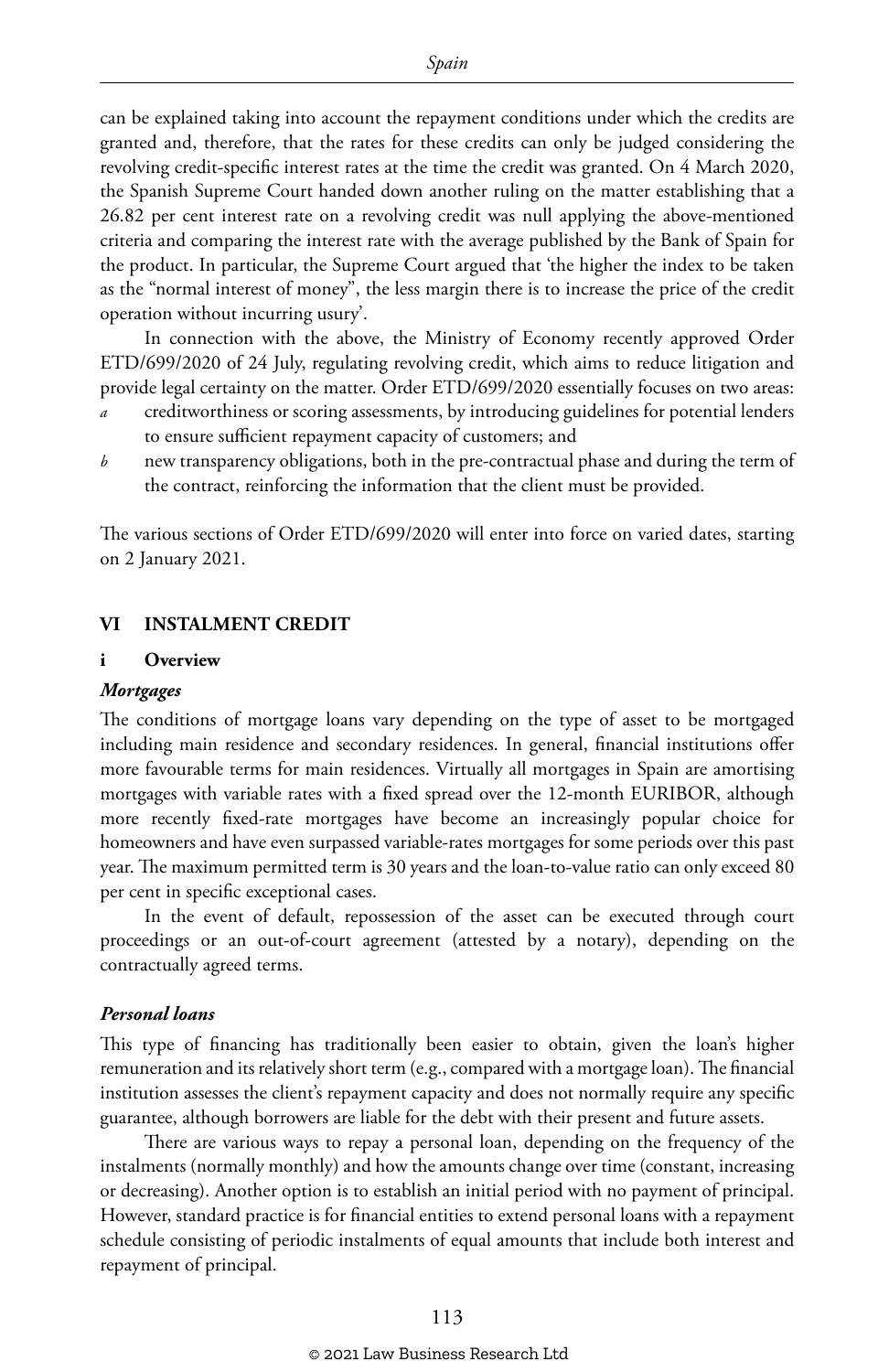#### **ii Recent developments**

As mentioned in Section I, the Spanish government has various measures targeted to support workers, families and vulnerable groups in order to address the economic and social impact of the covid-19 pandemic. Among the debt-relief measures approved in relation to instalment credit, the following are especially relevant for consumers, particularly the legal and conventional moratoria:

#### *Legal moratoria*

Royal Decree-Law 8/2020 (as amended), introduced an initial legislative moratorium on mortgaged-backed loans for individuals (both borrowers and guarantors) who could be considered vulnerable as a result of the covid-19 pandemic. The moratorium consists of a three-month grace period, along with a corresponding extension of the loan term for the same period, and includes principal, ordinary interest and arrears. It also includes a standstill (i.e., preventing the lender from accelerating the mortgaged loan and initiating any judicial or extrajudicial proceedings to recover the entire loan). The deadline to request this moratorium ended on 29 September 2020. Financial institutions had 15 days to formalise it starting from the date the debtor requested it as it automatically applied upon being requested, provided the requesting individual met the legal requirements.

Royal Decree-Law 11/2020 introduced an additional moratorium on obligations arising from unsecured credit contracts for individuals who are economically vulnerable as a result of the covid-19 pandemic on terms broadly similar to those applying to the above-mentioned moratorium on mortgaged-backed loans.

#### *Private or conventional moratoria*

As a complement to the legal moratoria, the Spanish government introduced the legal framework for conventional moratoria, with a wider scope than the legal moratoria, via Royal Decree-Law 19/2020 of 26 May. This framework relies on sectorial moratoria agreements reached by the main associations comprising the Spanish financial entities at a private level, which would then have to be notified to the Bank of Spain. Through this type of moratoria, mortgaged loans and specific unsecured loans could be amended to introduce a 12-month (for secured loans) or six-month (for unsecured loans) grace period for the payment of principal and, where appropriate, an extension of the payment protection or repayment insurance. The deadline to request this moratorium also ended on 29 September 2020.

The exposure of banks and households under the moratoria is currently being studied. The Bank of Spain and the European Banking Authority are monitoring the situation at the national and European level, respectively. In its 2020 Financial Stability Report, the Bank of Spain highlighted that the outstanding balance of mortgage-backed loans affected by the moratoria exceeded  $\epsilon$ 20.5 billion, while the balance for unsecured loans reached  $\epsilon$ 3 billion and that for the conventional moratoria  $\epsilon$ 28.7 billion. The total amount affected by the moratoria accounts for 7.9 per cent of the total credit stock in balance granted by Spanish credit institutions in connection with eligible credits. Empirical evidence reveals that the most vulnerable households are the primary beneficiaries of the moratoria, which casts doubts on the repayment of these credits once the grace periods end.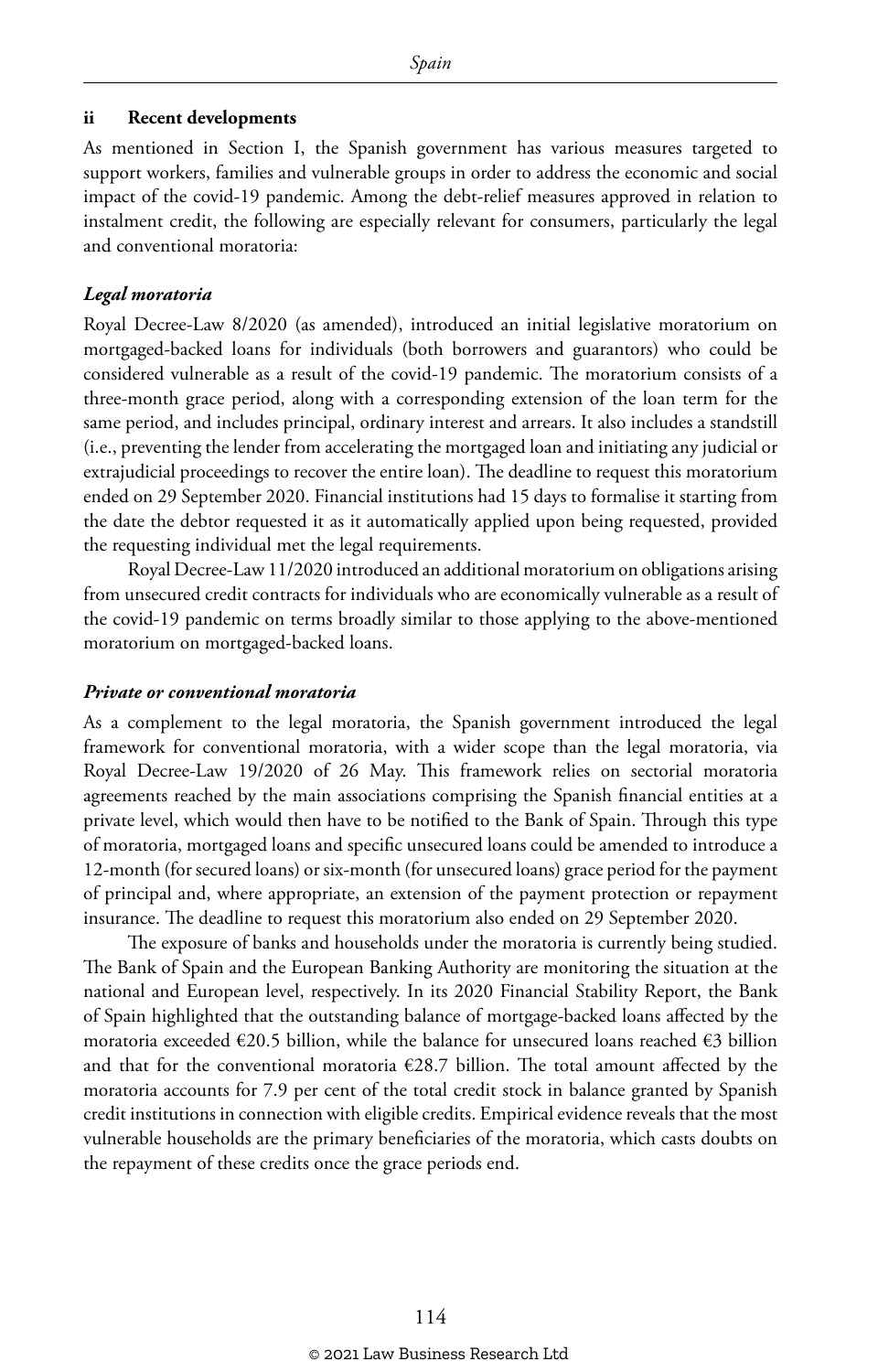#### **VII OTHER AREAS**

#### *Crowdfunding*

As stated in Section II.i, Law 5/2015 regulates crowdfunding, an area previously unregulated by Spanish law. Law 5/2015 establishes the legal framework governing crowdfunding platforms and addresses:

- *a* the authorisation, registration and setting aside of the activity of the platforms; and
- *b* the regulations applicable to each of the three sides involved (the project owner requiring the financing, the investors interested in participating financially, and the platform through which the project owner announces the project and raises funds), including restrictions on activities permitted and rules to protect non-qualified investors, as defined in Law 5/2015.

Subject to specific particularities, regulations on the protection of consumers apply to relationships between project owners and investors, as well as to relationships between platforms and project owners, in the event that the project owner is considered a consumer.

Stakeholders have been demanding an update of Law 5/2015 based on recent developments that they believe have made Law 5/2015 obsolete. Among other areas, the lack of access of foreign investors and promoters to services offered by a Spanish crowdfunding platform has been criticised. In this regard, Law 5/2015 is set to be adapted to the newly approved European crowdfunding regulatory framework. As such, Regulation (EU) 2020/1503 of the European Parliament and of the Council of 7 October 2020, on European crowdfunding service providers for business, and Directive (EU) 2020/1504 of the European Parliament and of the Council, of 7 October 2020, will enter into force on 10 November 2021 and are designed to provide a unified framework for crowdfunding for business at the European level.

#### **VIII UNFAIR PRACTICES AND LITIGATION**

In addition to the aforementioned practices and regulation of usury, the following unfair practices that have recently drawn attention from the courts are highlighted.

#### **i Limitation on late payment interest**

The Spanish Supreme Court has ruled on this various times in recent years (Supreme Court rulings of 22 April 2015, 3 June 2016, and 28 November 2018), following a number of related rulings by the Court of Justice of the European Union (CJEU). According to those rulings, in the absence of a specific legal provision on the matter, any late payment interest that is set higher than the legal interest rate plus 2 per cent (i.e., > r + 2 per cent) on a loan granted to a consumer should be considered unfair and, as such, null. Once declared null, the Supreme Court has established that the agreed remunerative interest rate for the loan should accrue instead.

In 2019, the LREC established a mandatory amount for the maximum late payment interest for individuals who are contracting a mortgage loan to finance the acquisition of residential housing at the legal interest rate plus 3 per cent (i.e., r +3 per cent). Whether or not this legal limit should be applied extensively to other loans granted to consumers is uncertain, as the scope established by the LREC is limited to the above-mentioned case and the Supreme Court has yet to rule on the matter since the LREC entered into force.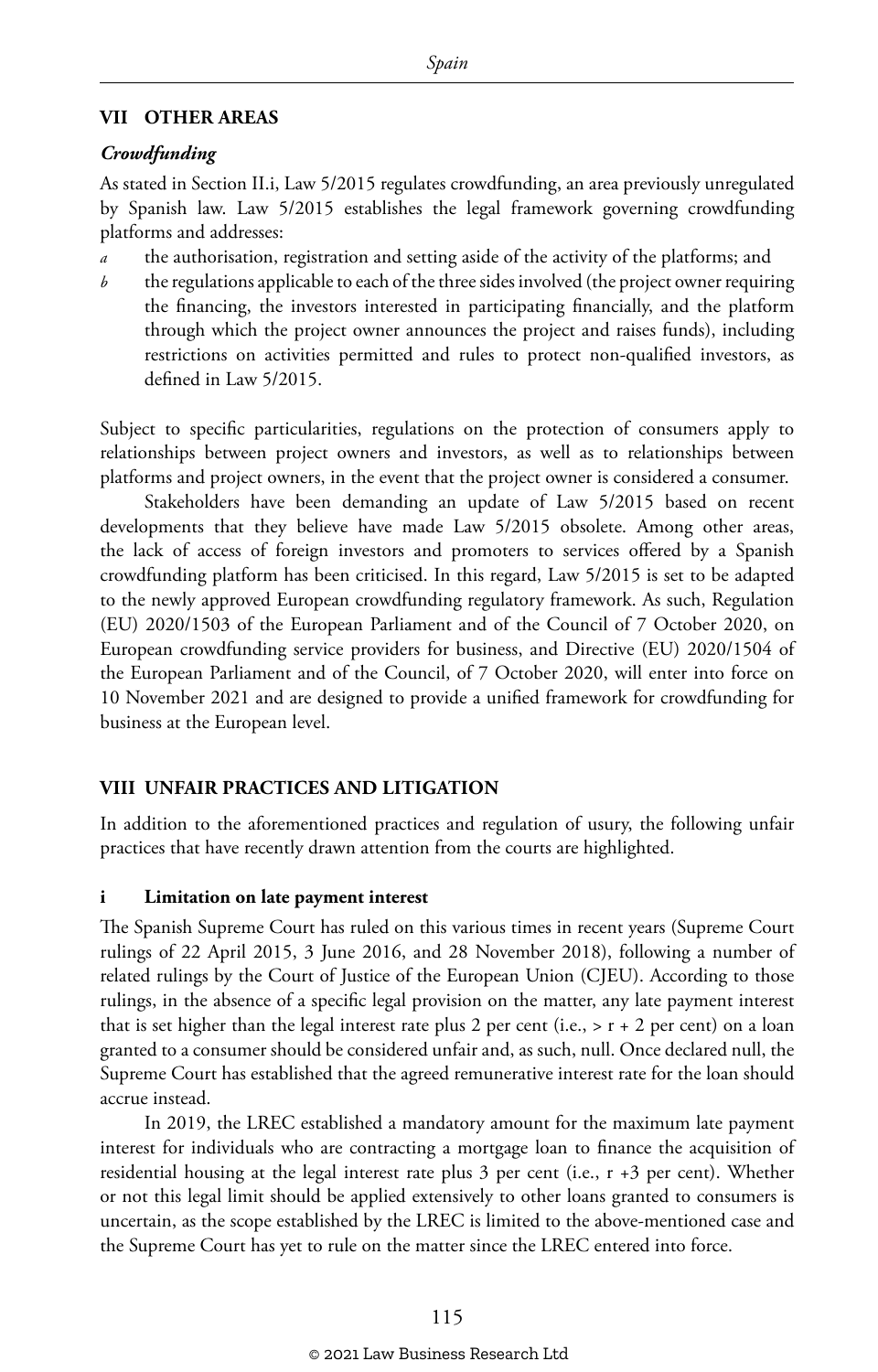#### **ii Mortgage interest rate floor clauses declared unfair due to a lack of transparency**

In recent years, Spanish mortgage loan agreements have often included floor clauses establishing that, if the interest rate falls below a certain threshold, the client must nevertheless continue to pay a minimum interest equal to that threshold. There has been a great deal of discussion as to whether these clauses are unfair to consumers, and, consequently, numerous individuals have initiated judicial proceedings seeking a court ruling declaring floor clauses unfair and unenforceable. In this regard, the Supreme Court's ruling on 9 May 2013<sup>10</sup> declared some floor clauses void (i.e., those establishing a minimum variable interest rate for mortgages) for lack of transparency.

Owing to considerations of financial stability and the public interest, the Supreme Court also obliged financial institutions to pay clients back all overcharged amounts as from May 2013 (the date of the ruling).

Several Spanish courts asked the CJEU whether limiting the effects of the invalidation to cases after the Supreme Court's judgment is compatible with Council Directive 93/13/ EEC of 5 April on unfair terms in consumer contracts given that, according to the Directive, such clauses are not binding on consumers. On 21 December 2016,<sup>11</sup> the CJEU ruled against the limitation on retroactivity, concluding that the overcharged amounts had to be returned not only from May 2013, but also from their original start date.

In its ruling on 24 February 2017,<sup>12</sup> the Spanish Supreme Court amended its own criteria to be consistent with the CJEU's judgment of 21 December 2016. The Supreme Court recognised the invalidity of floor clauses with retroactive effects, not only from 9 May 2013 (as initially established), but as from their original start date.

In turn, the Spanish government approved Royal Decree-Law 1/2017 of 20 January on urgent measures for the protection of consumers in floor clause matters, which, among other things, implements measures expediting recovery process for amounts unduly paid by consumers to credit entities as a result of floor clauses contained in loan or credit agreements guaranteed by chattel mortgage; and establishes a preliminary procedure for the out-of-court settlement of disputes that is voluntary for the affected consumer, establishing the obligation of the banking entities to implement this procedure and ensure that consumers who have floor clauses in their loan or credit agreements have been properly informed about their existence.

Royal Decree-Law 1/2017 was expanded upon by Royal Decree 536/2017 of 26 May, the main purpose of which was to create and regulate the monitoring, control and evaluation commission established by Royal Decree-Law 1/2017.

<sup>10</sup> Supreme Court ruling of 9 May 2013, available at: www.poderjudicial.es/search/doAction?action=contentp df&databasematch=TS&reference=6703660&links=28079119912013100009&optimize=20130510&pub licinterface=true.

<sup>11</sup> Judgment of the CJEU of 21 December 2016, joined cases C154/15, C307/15 and C308/15, available at: http://curia.europa.eu/juris/document/document.jsf?text=&docid=186483&pageIndex=0&doclang=EN& mode=req&dir=&occ=first&part=1&cid=561464.

<sup>12</sup> Supreme Court ruling of 24 February 2017, available at: www.poderjudicial.es/search/contenidos.action?ac tion=contentpdf&databasematch=TS&reference=7946094&lins=%22123%2F2017%22&optimize=2017 0228&publicinterface=true.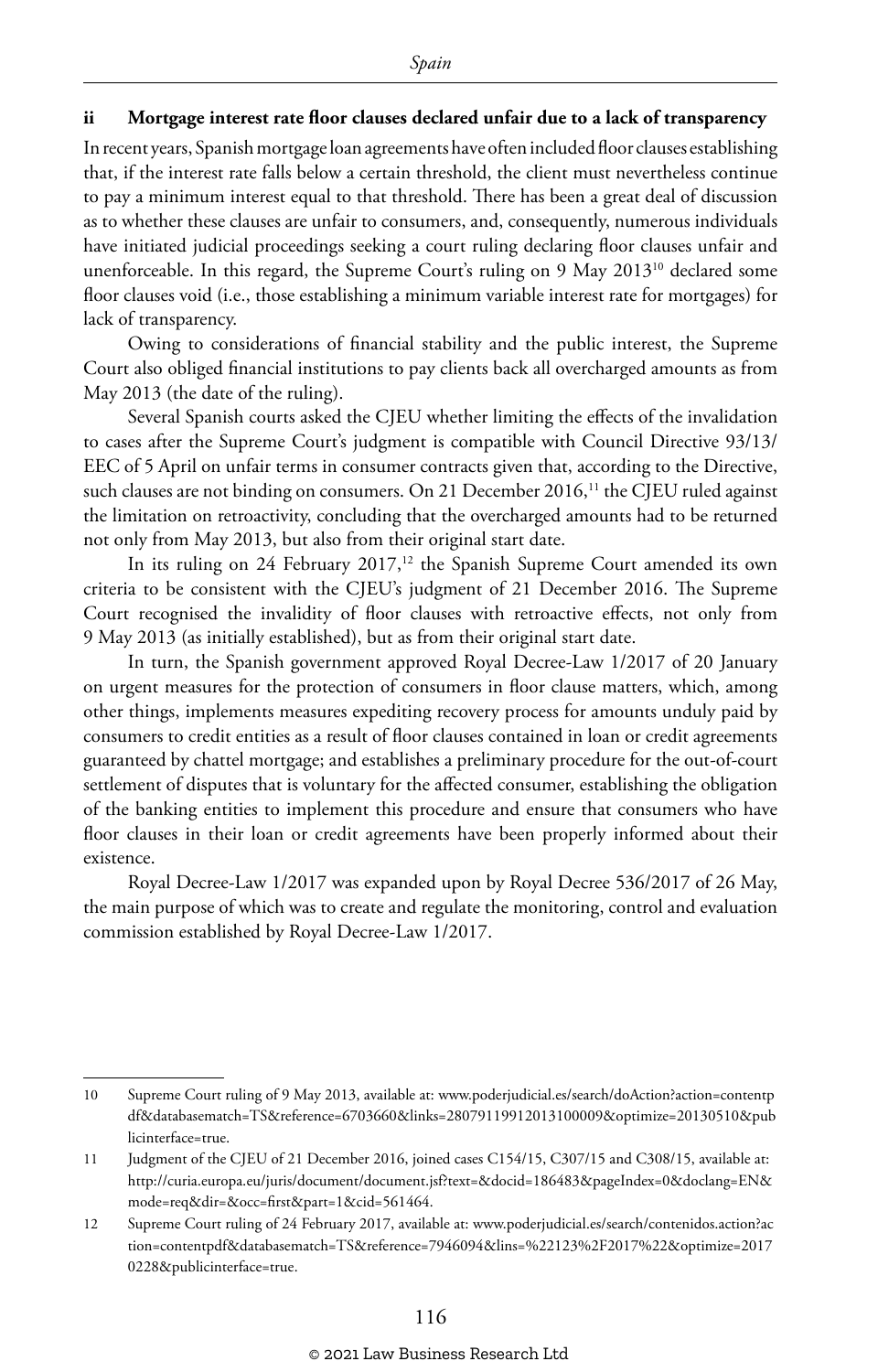In addition, the Spanish General Council of the Judiciary issued a resolution of its Permanent Commission, dated 25 May 2017, assigning specific courts exclusive jurisdiction over all disputes relating to general conditions included in financing agreements containing *in rem* guarantees involving a borrower who is a natural person.

Several subsequent rulings from the Spanish Supreme Court (including the ruling of 16 October 2017) have confirmed the *de jure* nullity of floor clauses, emphasising the impossibility of parties agreeing to validate those types of clauses, which are automatically voided. However, on 11 April 2018, the Spanish Supreme Court issued a ruling that seemingly accepted the possibility that extrajudicial agreements could be agreed between parties in relation to floor clauses.<sup>13</sup>

On 10 September 2019, the Supreme Court decided to temporarily suspend pending appeals in floor clause matters in light of the CJEU's imminent ruling on the matter. As of 30 September 2019, Spanish banks had returned €2.25 billion to borrowers as reimbursement of excess interest paid on the basis of floor clauses.14

#### **iii Acceleration clauses**

The Spanish Supreme Court declared in its ruling on 23 December 2015 that mandatory early-repayment clauses in mortgage loans in the event of non-payment of fewer than three instalments were null and unfair. In this regard, in order for Spanish financial entities to initiate mortgage foreclosure proceedings there must be a material breach by the debtor of its payment obligation under the loan agreement and the acceleration event must be registered with the corresponding land registry. Likewise, since 2013, the new ground for challenging foreclosure proceedings consisting of the existence of unfair contract clauses can be raised by the debtor or the judge in the course of the foreclosure proceedings until the creditor effectively repossesses the asset.

#### **iv Mortgage loan reference index (IRPH)**

The mortgage loan reference index (IRPH), introduced by Bank of Spain Circular 8/1990, partially repealed by Bank of Spain Circular 5/2012, was marketed in Spain for years as a less volatile alternative to EURIBOR for mortgage loans. In fact, it is estimated that as many as one million mortgage loans exist in Spain – between 10 per cent and 20 per cent of the total number of secured loans. However, litigation has increased in recent years as consumers have claimed that the index lacks transparency.

On 14 December 2017, Supreme Court Ruling 669/2017 confirmed the validity of clauses that establish IRPH as a reference index, concluding that it could not be subject to unfairness control in accordance with Directive 93/13/EEC, owing to IRPH's official nature as an index published by the Bank of Spain. The ruling was controversial and, on 29 January 2018, the CJEU was asked to provide a preliminary ruling on the matter.

<sup>13</sup> Supreme Court ruling of 11 April 2018, available at: www.poderjudicial.es/search/contenidos.action?action =contentpdf&databasematch=TS&reference=8348440&links=clausula%20suelo%20%22205%2F2018% 22&optimize=20180413&publicinterface=true.

<sup>14</sup> The most recently available data can be found at http://www.mineco.gob.es/portal/site/mineco/menuitem.3 2ac44f94b634f76faf2b910026041a0/?vgnextoid=ccbe2d55e0e70610VgnVCM1000001d04140aRCRD.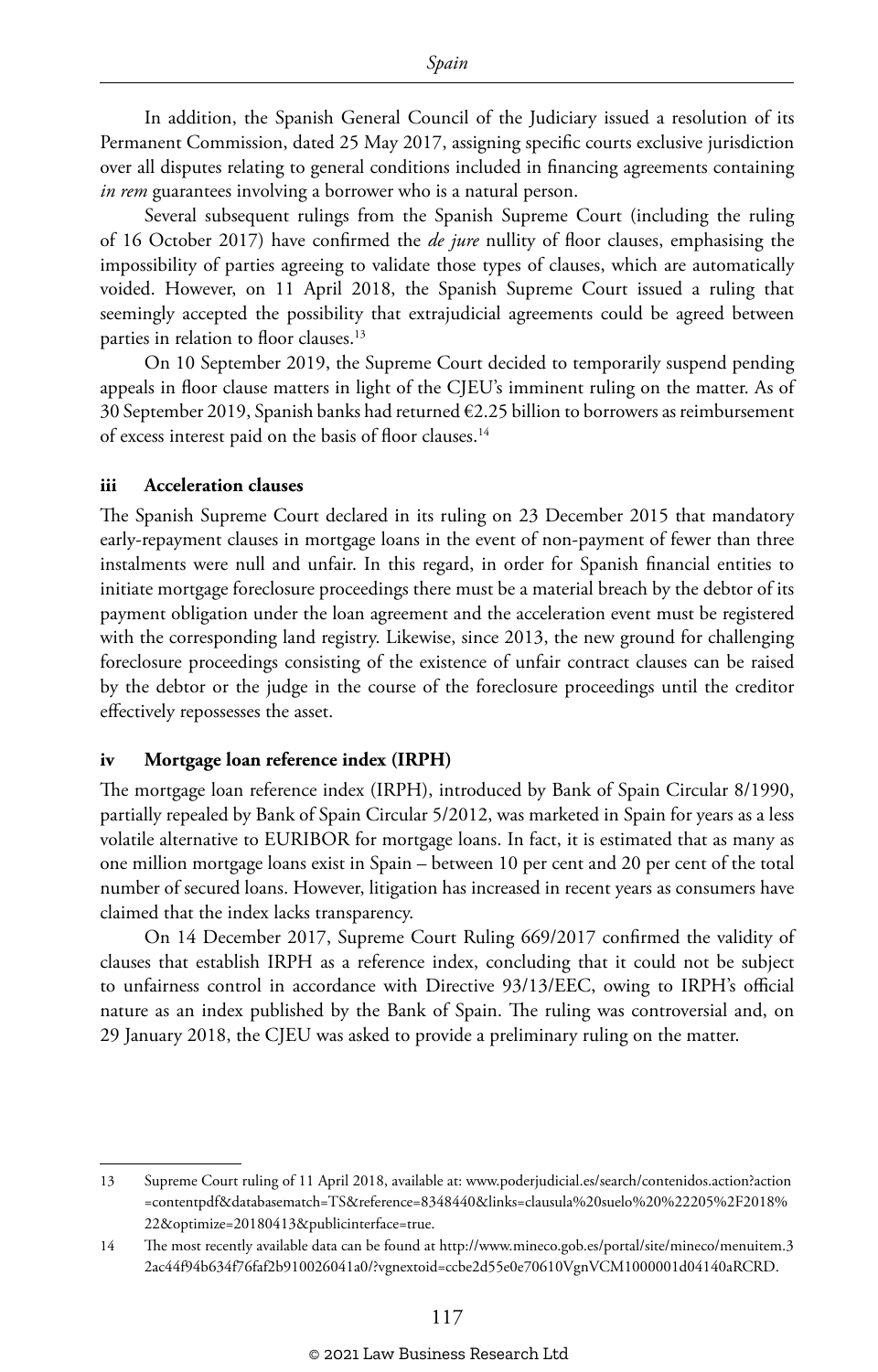The CJEU ruling was published on 3 March 2020 and stated as follows:

- *a* the IRPH clause is subject to the control of national courts, which can determine whether or not the clause is 'transparent' and, consequently, whether it should be considered unfair, annulled and, if necessary, replaced by another;
- *b* it is for the corresponding national court to determine whether, in light of the circumstances of each case, the corresponding clause satisfies the requirements of good faith, balance and transparency imposed by Directive 93/13, even if the clause regulates an essential element of the contract;
- *c* the national court's control of transparency must seek to determine whether the corresponding clause 'enables the average consumer to understand how the method of calculating that rate works in practice'. For these purposes, it is not sufficient that the main elements relating to the calculation of the aforementioned interest rate were easily accessible given the publication of the method of calculating the interest rate. As such, the entity should provide borrowers with information on the past evolution of the index in order to allow them to compare the cost that the IRPH clause would entail as compared to other interest-rate calculation formulas (e.g., EURIBOR); and
- *d* if a national court concludes that a clause is unfair, in order to avoid the contract being declared null, which would likely harm more than benefit the consumer as it could trigger the early repayment of the loan, the ruling recognises the possibility of the national court replacing the IRPH with a supplementary reference index; thus, allowing the contractual balance between the parties to be re-established. The replacement of the IRPH by another reference index would give rise to the credit institution's obligation to reimburse the excess that the borrower paid due to the clause in question.

The above criteria entail that consumers could seek the nullity of IRPH-governed clauses in their secured loans and that credit entities could be forced to reimburse the additional costs on a case-by-case basis, which will likely result in additional litigation on the matter. At the time of writing, the Spanish Supreme Court had issued a press release on 21 October 2020 stating that it had deliberated and ruled on four cases regarding the IRPH. Although the rulings have not yet been made public, in its press release, the Supreme Court stated that it had recognised a lack of transparency in the commercialisation of the loans due to a lack of information regarding the evolution of the IRPH in the two years preceding their commercialisation. Nevertheless, the Supreme Court stated that it did not consider this finding as unfair for these cases. A fifth case was also discussed; that ruling was made public on 6 November 2020 and concluded that no unfairness was involved, although the case was different from the others because it related to social housing, for which acquisition financing is subject to specific regulations that differ from the general framework.

#### **v Mortgage-formalisation costs and expenses**

Another litigious area involves sharing the costs and expenses generated when constituting a mortgage-backed loan (i.e., essentially the costs associated with the notary public and the registry, the processing agency and applicable taxes).

On 23 January 2019, the Supreme Court established the nullity of contractual clauses imposing an obligation on a consumer to cover all costs and expenses related to the formalisation of the agreement. The Supreme Court held that the effect of the nullity was that the parties had to 'act as if such a clause had never been included in the agreement and, thus, payment of the expenses should be borne by the party to whom it corresponds as established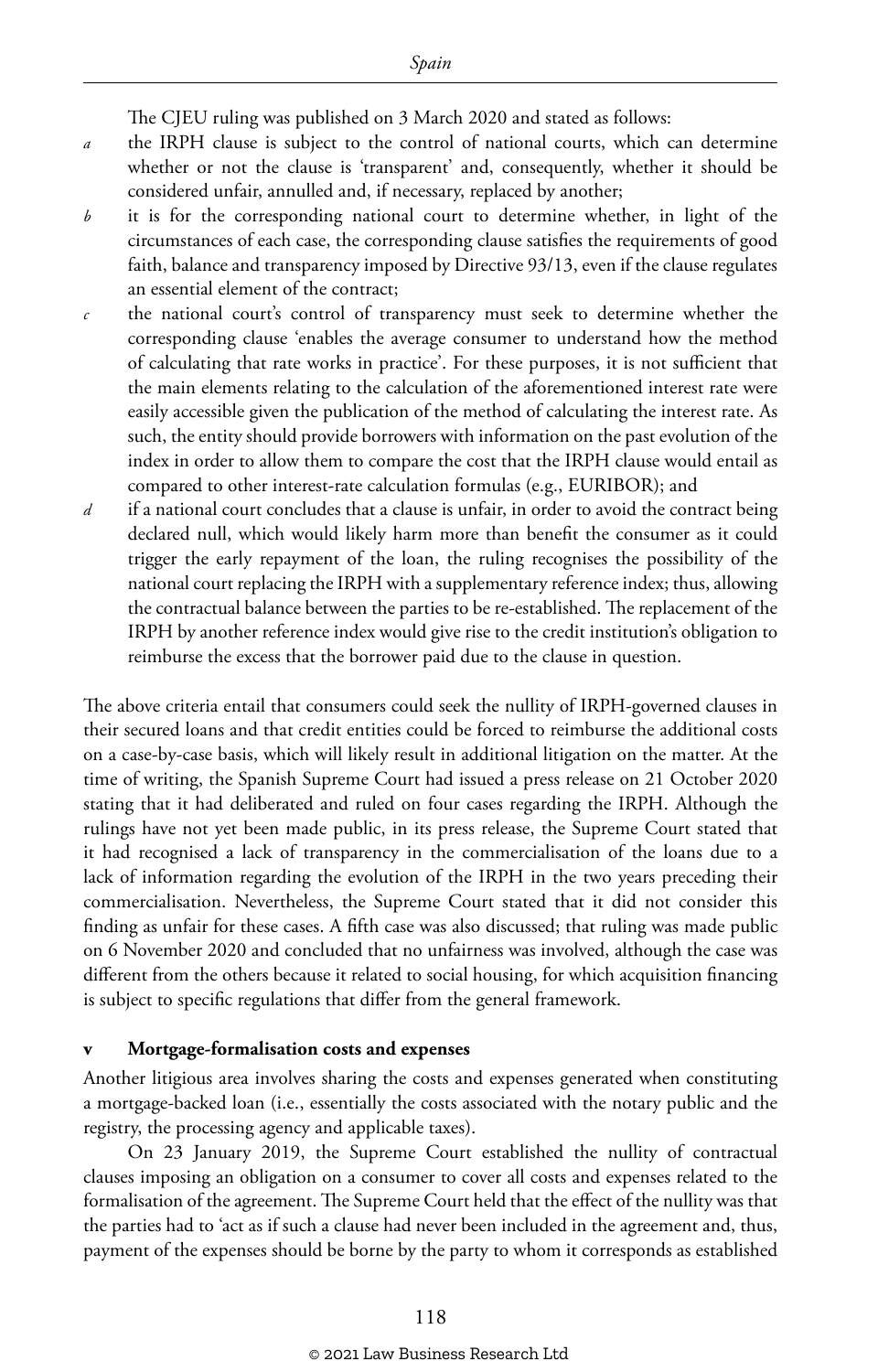pursuant to the legal system at the time the contract was signed'. This ruling was confirmed by the CJEU's ruling of 16 July 2020, which held, among others, that once a specific clause has been declared unfair and null, the application of the corresponding provisions of national law governing the matter is appropriate.

#### **vi Other nullified clauses**

In its ruling dated 23 December 2015, the Spanish Supreme Court also declared that the following clauses in financing agreements with consumers null and unfair:

- *a* clauses imposing an obligation on the consumer to pay pre-procedural and procedural expenses or legal fees for the creditor's lawyers and legal representatives in the event of a payment default;
- *b* clauses prohibiting the borrower from modifying the use of the building without the creditor's express authorisation; and
- *c* clauses equating the consumer's acceptance of a telephone offer with his or her written signature and of the special terms and conditions of the agreement.

#### **IX RECENT CASES**

In 2019, the Bank of Spain's Complaints Department dealt with 45,100 new cases filed by users of financial services; 14,638 were complaints and 30,462 were enquiries. As such, the number of new cases in 2019 decreased by 9.2 per cent in relation to 2018. The top three areas of dispute in 2019 were mortgages (30.5 per cent), deposits (19.5 per cent) and cards (17.9 per cent). As highlighted by the Bank of Spain's 2019 Claim Report,15 the number of complaints remains highly variable, correlated with certain landmark judicial rulings, even if the overall figures for 2019 reflect the continuous decrease recorded since 2017.

According to the above document, out of the 14,638 complaints, 5,641 (38.53 per cent) were decided by the Complaints Department, with 71.56 per cent of the decisions issued in favour of the claimant and only 28.43 per cent in favour of the credit entity. The data emphasises that credit entities' customer service in settling claims, which, as previously indicated, had initially been filed with the customer care departments of the corresponding credit entities, is inadequate. Finally, the corrections carried out by the corresponding credit entities as a result of decisions issued in favour of the claimant amounted to 73.1 per cent.

#### **X OUTLOOK**

Spain's economy is heavily dependent on the uncertainty surrounding the evolution of the pandemic. Moreover, an array of particularly important pre-existing geopolitical matters remain outstanding, such as the negotiations concerning the United Kingdom's exit from the European Union and the trade relationship between the United States and China.

According to the empirical evidence collected by the Bank of Spain to date, the most vulnerable households are those that have made greater use of the moratoria approved by the government. Consequently, in the view of the Bank of Spain, there exists a high risk that, once grace periods end, these households will enter into a situation of credit uncertainty if

<sup>15</sup> Bank of Spain's 2019 Claim Report available at: https://www.bde.es/f/webbde/Secciones/Publicaciones/ PublicacionesAnuales/MemoriaServicioReclamaciones/19/Documentocompleto.pdf.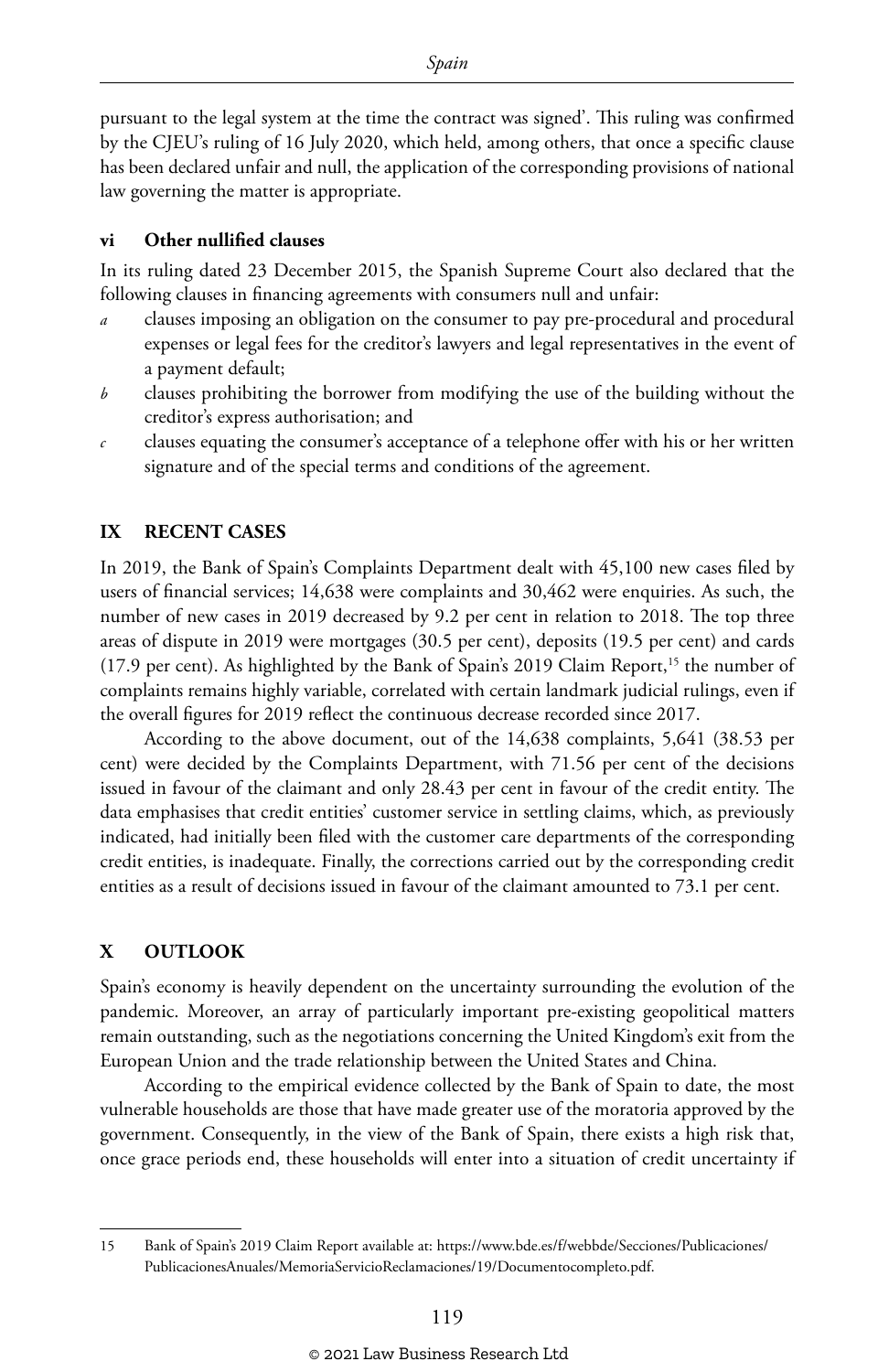the economy does not return to pre-pandemic levels. In this regard, the currently available information reveals that a large number of debtors who took advantage of the legal moratoria (the duration of which was three months) are transforming them upon maturity into moratoria with a longer grace period of up to a year (such as the conventional moratoria).

The ongoing increase in the number of impaired debtors is therefore expected to continue to rise somewhat slowly as a result of both the above-mentioned crisis-mitigation measures and the temporary mismatch between the deterioration of financial conditions and defaults on loans and their classification as impaired.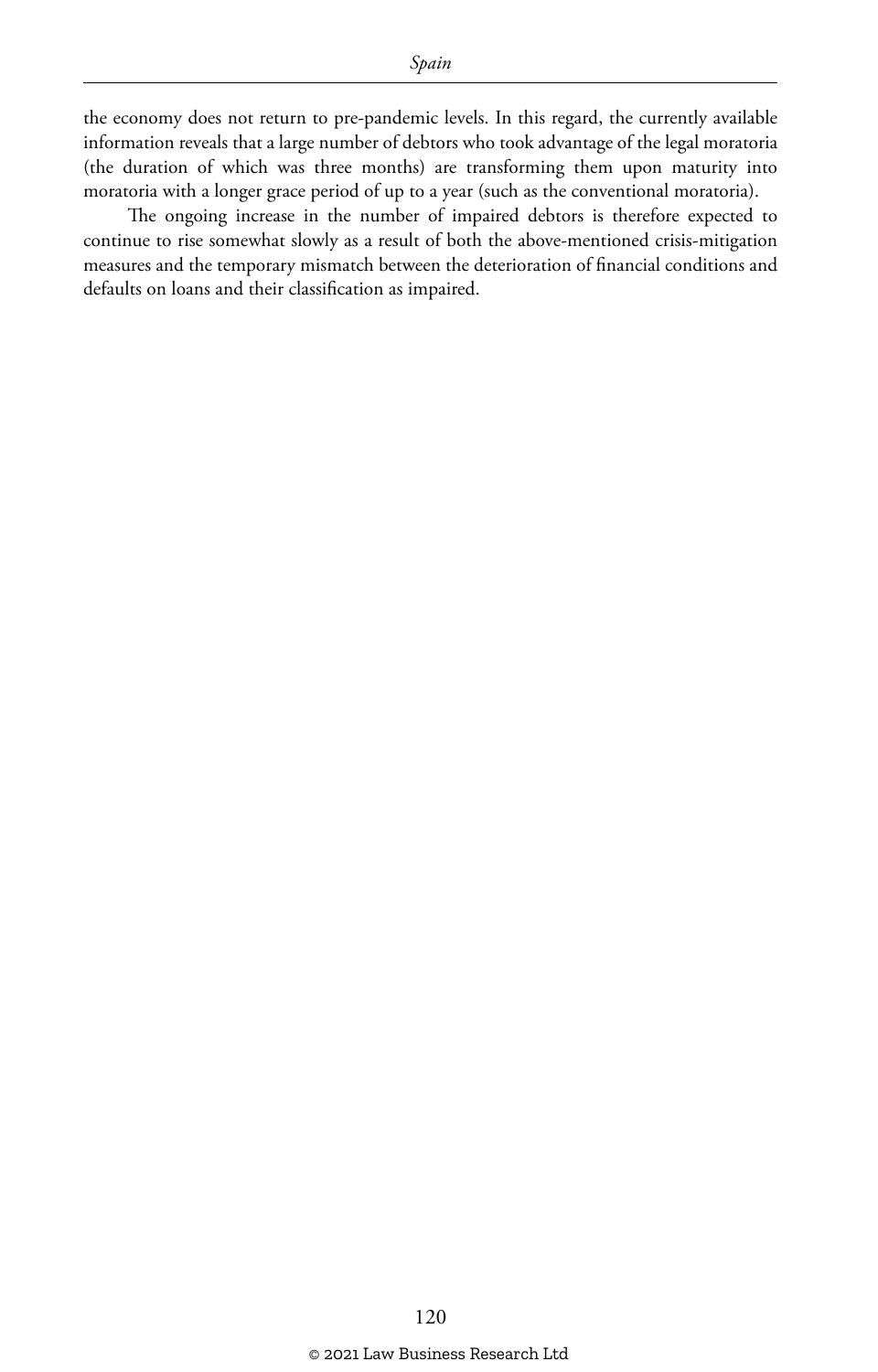#### **Appendix 1**

# ABOUT THE AUTHORS

#### **JAIME PEREDA**

*Uría Menéndez Abogados, SLP*

Jaime Pereda joined Uría Menéndez in Madrid in 1998. His practice focuses on M&A, banking, finance and corporate law. He has been involved in some of the most significant transactions in Spain in recent years.

#### **JOSÉ FÉLIX VELASCO**

#### *Uría Menéndez Abogados, SLP*

José Félix Velasco joined Uría Menéndez in Madrid in 2017. His practice focuses on M&A, financial regulatory and corporate law. He has been involved in some of the most significant transactions in Spain in recent years.

#### **URÍA MENÉNDEZ**

Uría Menéndez Abogados, SLP c/Príncipe de Vergara, 187 Plaza de Rodrigo Uría 28002 Madrid Spain Tel: +34 915 860 400 Fax: +34 915 860 403/4 jaime.pereda@uria.com josefelix.velasco@uria.com www.uria.com